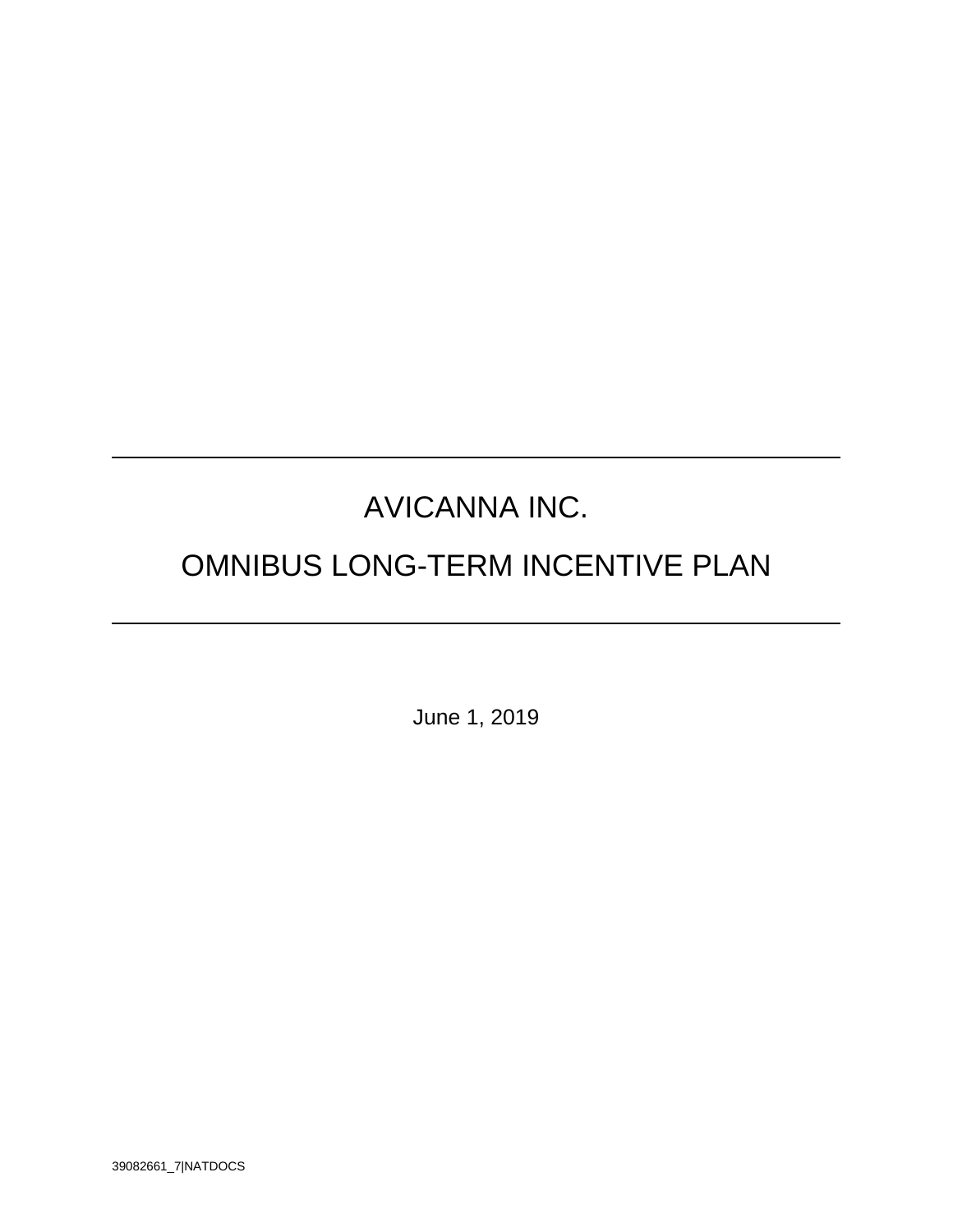# **TABLE OF CONTENTS**

| Section 1.1 |                                                                           |  |
|-------------|---------------------------------------------------------------------------|--|
|             | ARTICLE 2 - PURPOSE AND ADMINISTRATION OF THE PLAN; GRANTING OF AWARDS  8 |  |
| Section 2.1 |                                                                           |  |
| Section 2.2 |                                                                           |  |
| Section 2.3 |                                                                           |  |
| Section 2.4 |                                                                           |  |
| Section 2.5 |                                                                           |  |
| Section 2.6 |                                                                           |  |
|             |                                                                           |  |
| Section 3.1 |                                                                           |  |
| Section 3.2 |                                                                           |  |
| Section 3.3 |                                                                           |  |
| Section 3.4 |                                                                           |  |
| Section 3.5 |                                                                           |  |
| Section 3.6 |                                                                           |  |
|             |                                                                           |  |
| Section 4.1 |                                                                           |  |
| Section 4.2 |                                                                           |  |
| Section 4.3 |                                                                           |  |
| Section 4.4 | Performance Criteria and Performance Period Applicable to PSU Awards.  13 |  |
| Section 4.5 |                                                                           |  |
| Section 4.6 |                                                                           |  |
| Section 4.7 |                                                                           |  |
|             |                                                                           |  |
| Section 5.1 |                                                                           |  |
| Section 5.2 |                                                                           |  |
| Section 5.3 |                                                                           |  |
| Section 5.4 |                                                                           |  |
|             |                                                                           |  |
| Section 6.1 |                                                                           |  |
| Section 6.2 |                                                                           |  |
| Section 6.3 |                                                                           |  |
|             |                                                                           |  |
| Section 7.1 |                                                                           |  |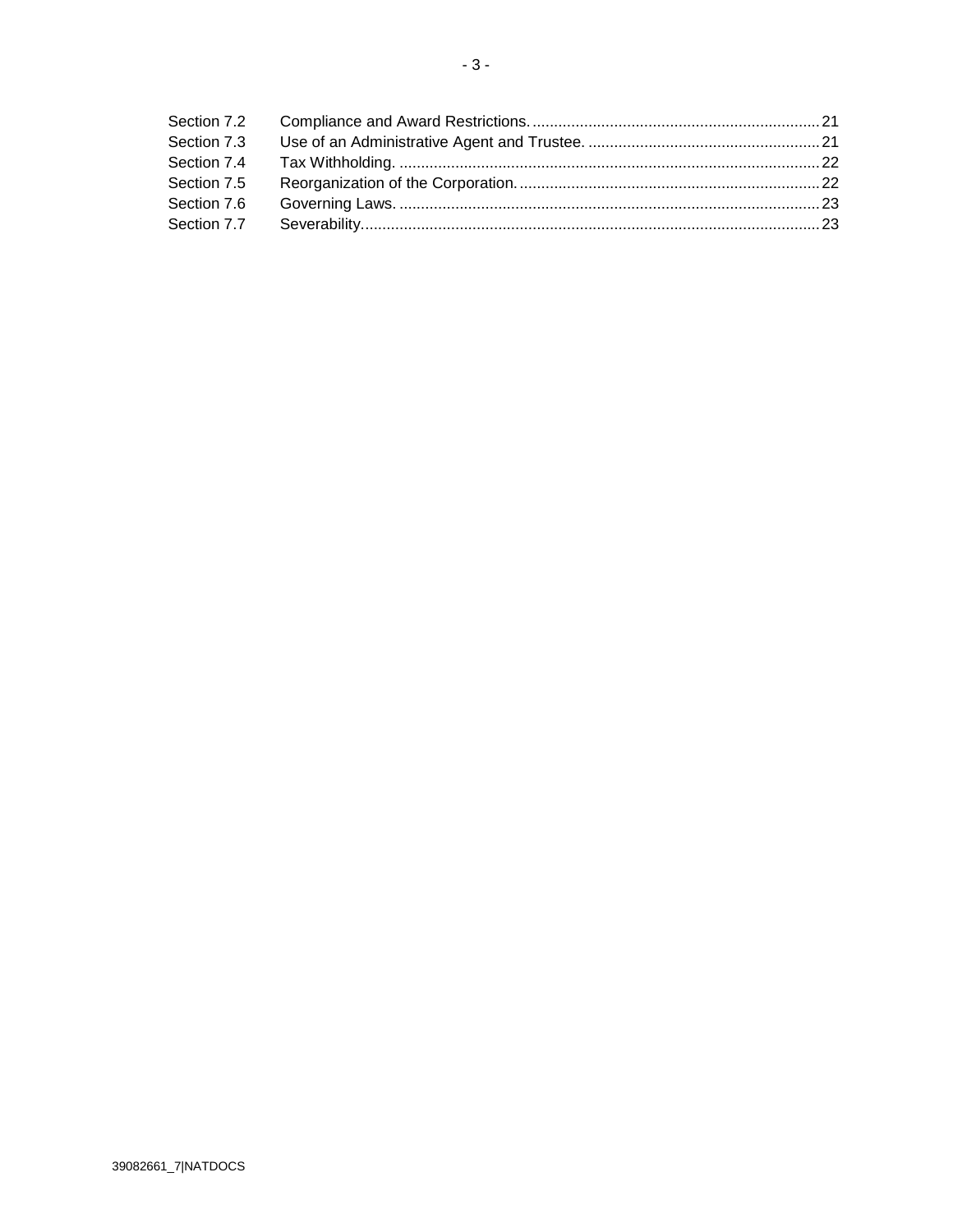# **AVICANNA INC. OMNIBUS LONG-TERM INCENTIVE PLAN**

Avicanna Inc. (the "**Corporation**") hereby establishes an Omnibus Long-Term Incentive Plan for certain qualified directors, officers, employees, consultants and management company employees providing ongoing services to the Corporation and its Affiliates (as defined herein) that can have a significant impact on the Corporation's long-term results.

# **ARTICLE 1—DEFINITIONS**

# **Section 1.1 Definitions.**

Where used herein or in any amendments hereto or in any communication required or permitted to be given hereunder, the following terms shall have the following meanings, respectively, unless the context otherwise requires:

**"Actively Employed"** means that the Participant must be employed by the Corporation and must not have resigned or given notice of intent to resign, and in the event that a Participant's employment is terminated for any reason, Actively Employed shall only include the period up to the Participant's last day of work plus the period of statutory notice (if any) required by the Ontario *Employment Standards Act, 2000,* or such other applicable employment standards legislation. For greater certainty, the period that the Participant is "Actively Employed" or the period of "Active Employment" does not include any period of common law reasonable notice in excess of any applicable statutory notice period.

"**Affiliates**" has the meaning given to this term in the *Securities Act* (Ontario), as such legislation may be amended, supplemented or replaced from time to time;

"**Award Agreement**" means an Option Agreement, RSU Agreement, PSU Agreement, or an Employment Agreement, as the context requires;

"**Awards**" means Options, RSUs and PSUs granted to a Participant pursuant to the terms of the Plan;

"**Black-Out Period**" means the period of time required pursuant to any policies or determinations of the Corporation, when securities of the Corporation may not be traded by Insiders or other specified persons;

"**Board**" means the board of directors of the Corporation;

"**Broker**" has the meaning ascribed thereto in Section 7.4(2) hereof;

"**Business Day**" means a day other than a Saturday, Sunday or statutory holiday, when banks are generally open for business in Toronto, Ontario, Canada, for the transaction of banking business;

"**Cancellation**" has the meaning ascribed thereto in Section 2.5(1) hereof;

"**Cash Equivalent**" means in the case of Share Units, the amount of money equal to the Market Value multiplied by the number of vested Share Units in the Participant's Account, net of any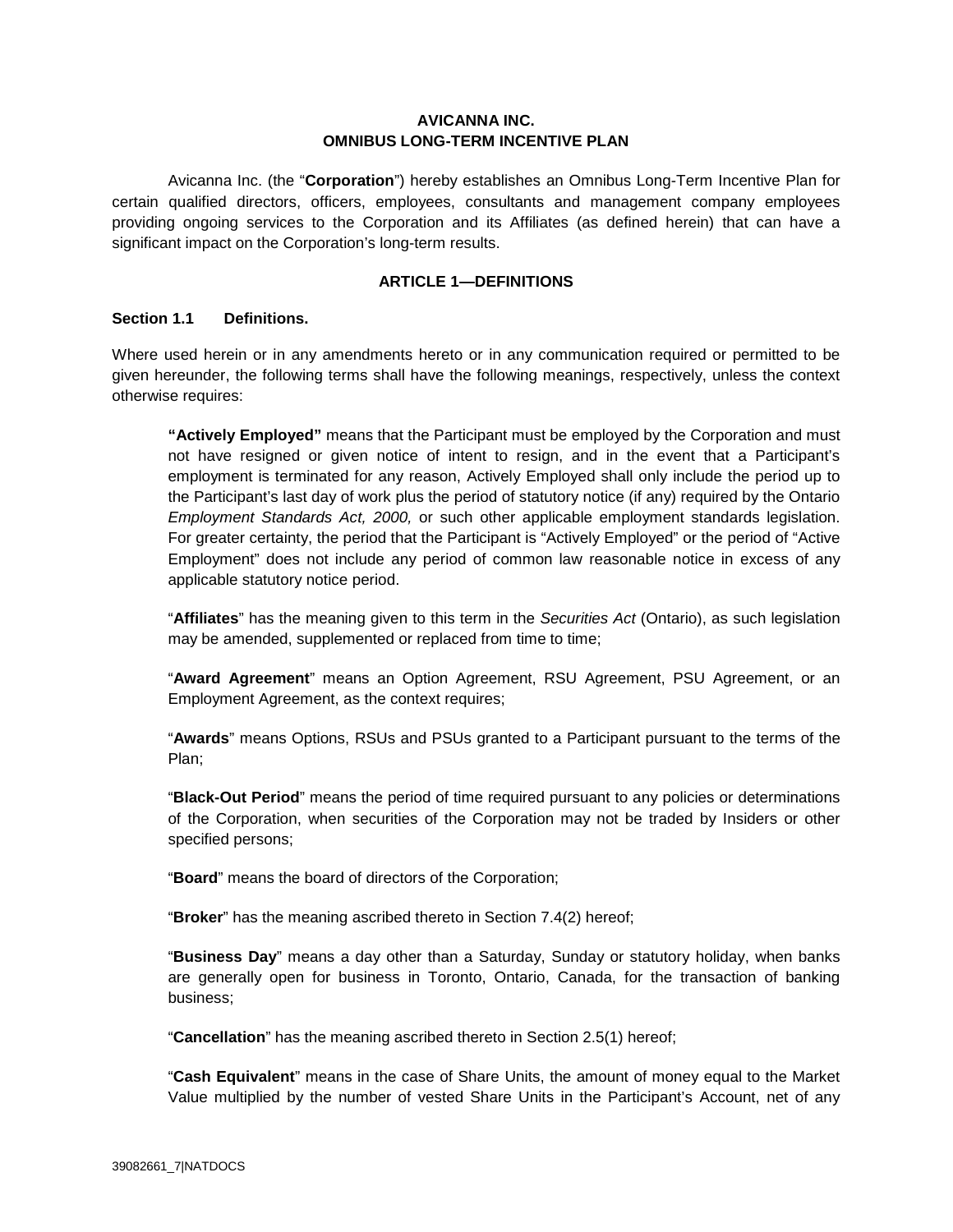applicable taxes and other source deductions, in accordance with Section 7.4, on the Share Unit Settlement Date;

"**Change of Control**" means unless the Board determines otherwise, the happening, in a single transaction or in a series of related transactions, of any of the following events: (a) any transaction (other than a transaction described in clause (b) below) pursuant to which any person or group of persons acting jointly or in concert acquires the direct or indirect beneficial ownership of securities of the Corporation representing 50% or more of the aggregate voting power of all of the Corporation's then issued and outstanding securities entitled to vote in the election of directors of the Corporation, other than any such acquisition that occurs (A) upon the exercise or settlement of options or other securities granted by the Corporation under any of the Corporation's equity incentive plans; or (B) as a result of the conversion of the multiple voting shares in the capital of the Corporation into Shares;

- (a) there is consummated an arrangement, amalgamation, merger, consolidation or similar transaction involving (directly or indirectly) the Corporation and, immediately after the consummation of such arrangement, amalgamation, merger, consolidation or similar transaction, the shareholders of the Corporation immediately prior thereto do not beneficially own, directly or indirectly, either (A) outstanding voting securities representing more than 50% of the combined outstanding voting power of the surviving or resulting entity in such amalgamation, merger, consolidation or similar transaction or (B) more than 50% of the combined outstanding voting power of the parent of the surviving or resulting entity in such arrangement, amalgamation merger, consolidation or similar transaction, in each case in substantially the same proportions as their beneficial ownership of the outstanding voting securities of the Corporation immediately prior to such transaction;
- (b) the sale, lease, exchange, license or other disposition of all or substantially all of the Corporation's assets to a person other than a person that was an Affiliate of the Corporation at the time of such sale, lease, exchange, license or other disposition, other than a sale, lease, exchange, license or other disposition to an entity, more than fifty percent (50%) of the combined voting power of the voting securities of which are beneficially owned by shareholders of the Corporation in substantially the same proportions as their beneficial ownership of the outstanding voting securities of the Corporation immediately prior to such sale, lease, exchange, license or other disposition;
- (c) the passing of a resolution by the Board or shareholders of the Corporation to substantially liquidate the assets of the Corporation or wind up the Corporation's business or significantly rearrange its affairs in one or more transactions or series of transactions or the commencement of proceedings for such a liquidation, winding-up or re-arrangement (except where such re-arrangement is part of a bona fide reorganization of the Corporation in circumstances where the business of the Corporation is continued and the shareholdings remain substantially the same following the re-arrangement); or
- (d) individuals who, on the Effective Date, are members of the Board (the "**Incumbent Board**") cease for any reason to constitute at least a majority of the members of the Board; provided, however, that if the appointment or election (or nomination for election) of any new Board member was approved or recommended by a majority vote of the members of the Incumbent Board then still in office, such new member will, for purposes of this Plan, be considered as a member of the Incumbent Board.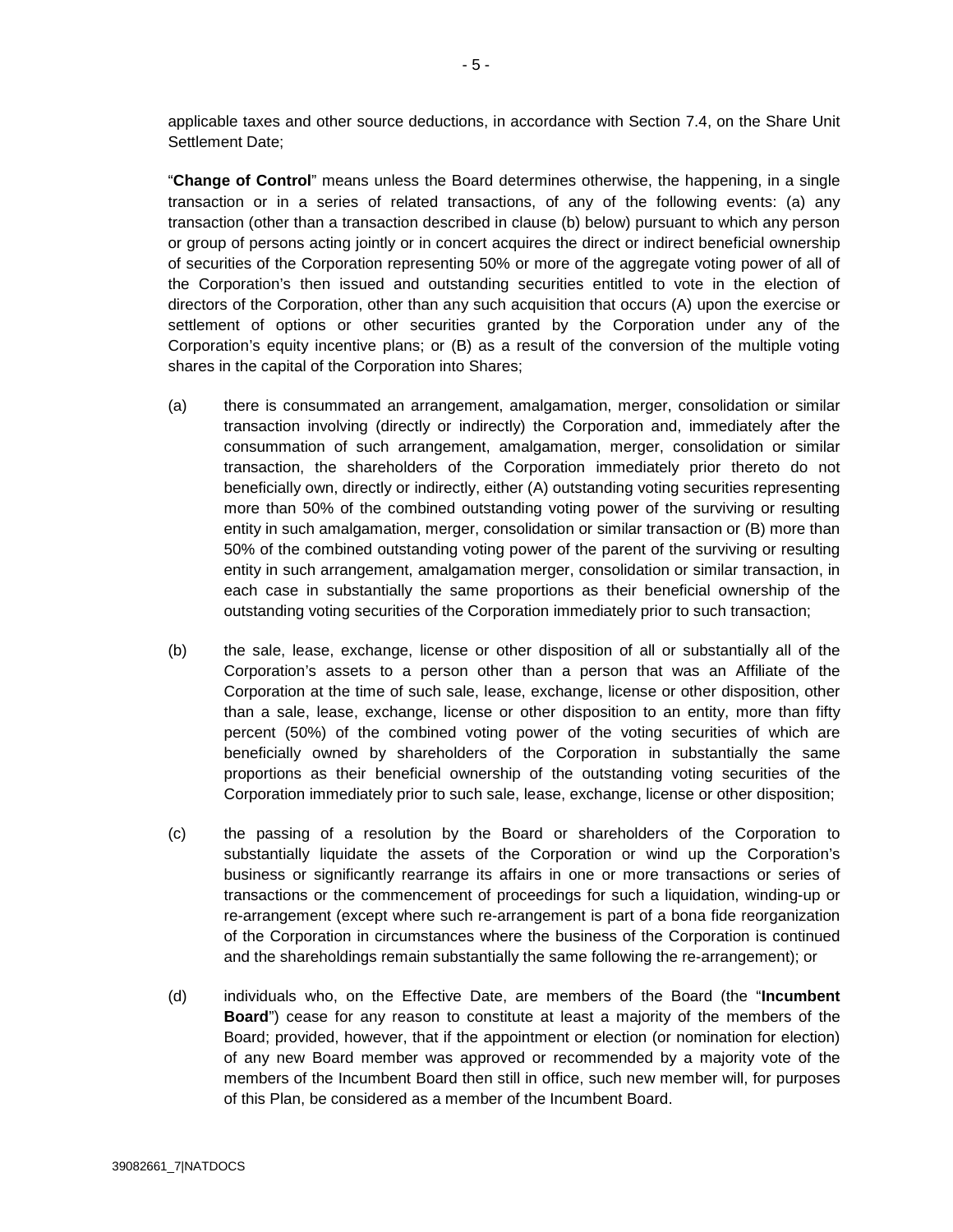"**Code**" means the U.S. Internal Revenue Code of 1986, as amended from time to time and the Treasury Regulations promulgated thereunder;

"**Code of Ethics**" means any code of ethics adopted by the Corporation, as modified from time to time;

"**Corporation**" means Avicanna Inc., a corporation existing under the *Business Corporations Act* (Ontario), as amended from time to time;

"**Dividend Share Units**" has the meaning ascribed thereto in Section 5.2 hereof;

"**Effective Date**" means, the date immediately prior to the listing of the Shares on the Stock Exchange;

"**Eligible Participants**" has the meaning ascribed thereto in Section 2.4(1) hereof;

"**Employment Agreement**" means, with respect to any Participant, any written employment agreement between the Corporation or an Affiliate and such Participant;

"**Exercise Notice**" means a notice in writing signed by a Participant and stating the Participant's intention to exercise a particular Award, if applicable;

"**Exercise Price**" has the meaning ascribed thereto in Section 3.3 hereof;

"**Expiry Date**" has the meaning ascribed thereto in Section 3.4 hereof;

"**Insider**" has the meaning attributed thereto in the applicable Stock Exchange policy manual in respect of the rules governing security-based compensation arrangements, as amended from time to time;

"**Market Value**" means: (i) at all times the Corporation is listed on the TSX, the five day volume weighted average price of the Shares; and (ii) prior to such time, it means the price determined in accordance with TSX rules with respect to pre-listing grants.

 the fair market value of the Shares as is determined solely by the Board, acting reasonably and in good faith;

"**Non-Employee Directors**" means members of the Board who, at the time of execution of an Award Agreement, if applicable, and at all times thereafter while they continue to serve as a member of the Board, are not officers, senior executives or other employees of the Corporation or a Subsidiary, consultants or service providers providing ongoing services to the Corporation or its Affiliates;

"**Option**" means an option granted by the Corporation to a Participant entitling such Participant to acquire a designated number of Shares from treasury at the Exercise Price, but subject to the provisions hereof;

"**Option Agreement**" means a written notice from the Corporation to a Participant evidencing the grant of Options and the terms and conditions thereof, substantially in the form set out in Appendix "A", or such other form as the Board may approve from time to time;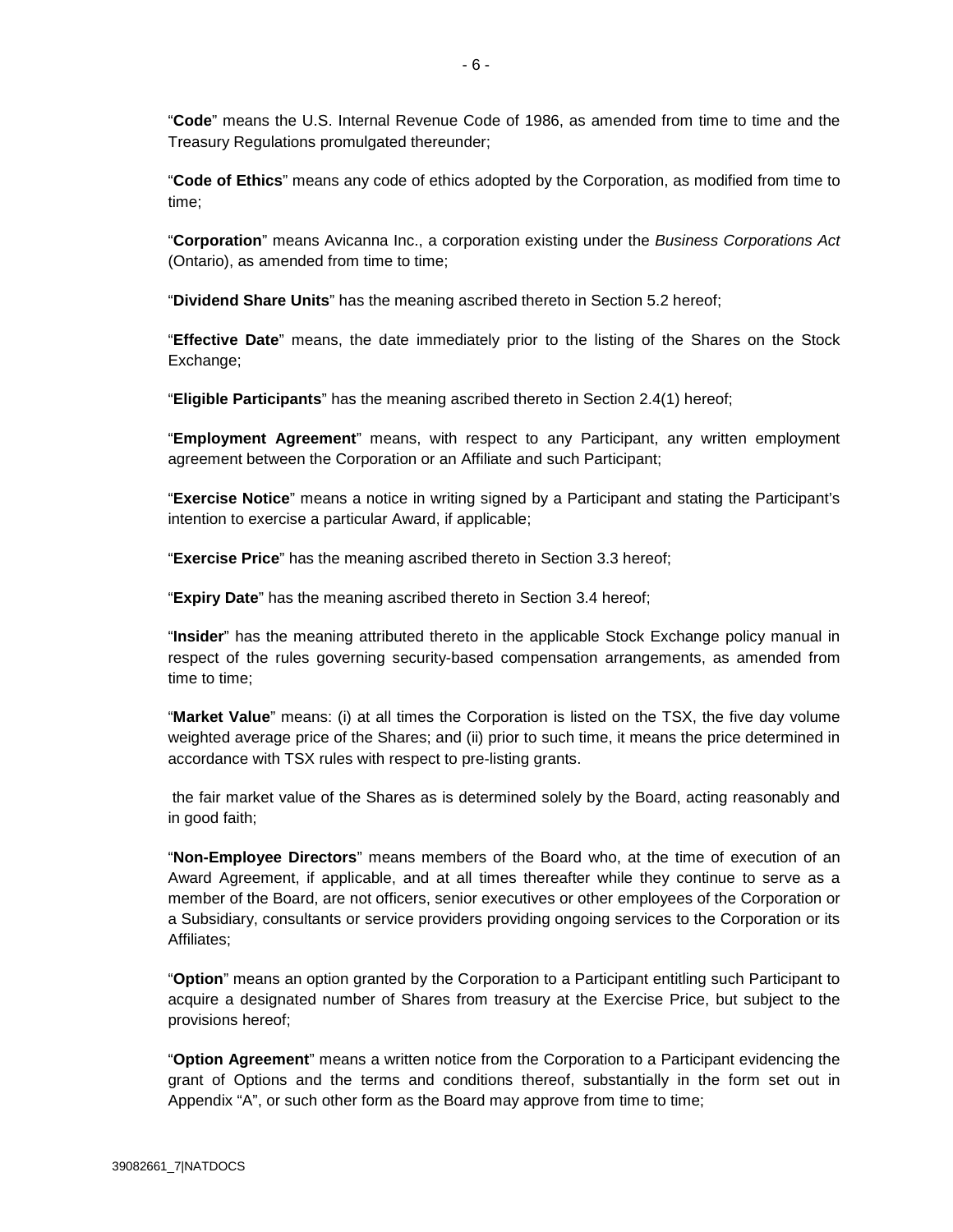"**Participant's Account**" means an account maintained to reflect each Participant's participation in RSUs and/or PSUs under the Plan;

"**Participants**" means Eligible Participants that are granted Awards under the Plan;

"**Performance Criteria**" means criteria established by the Board which, without limitation, may include criteria based on the Participant's personal performance and/or the financial performance of the Corporation and/or of its Affiliates, and that may be used to determine the vesting of the Awards, when applicable;

"**Performance Period**" means the period determined by the Board pursuant to Section 4.4 hereof;

"**Person**" means an individual, corporation, company, cooperative, partnership, trust, unincorporated association, entity with juridical personality or governmental authority or body, and pronouns which refer to a Person shall have a similarly extended meaning;

"**Plan**" means this Omnibus Long-Term Incentive Plan, as amended and restated from time to time;

"**PSU**" means a right awarded to a Participant to receive a payment in the form of Shares as provided in Article 4 hereof and subject to the terms and conditions of this Plan;

"**PSU Agreement**" means a written notice from the Corporation to a Participant evidencing the grant of PSUs and the terms and conditions thereof, substantially in the form of Appendix "D", or such other form as the Board may approve from time to time;

"**Restriction Period**" means the period determined by the Board pursuant to Section 4.3 hereof;

"**RSU**" means a right awarded to a Participant to receive a payment in the form of Shares as provided in Article 4 hereof and subject to the terms and conditions of this Plan;

"**RSU Agreement**" means a written notice from the Corporation to a Participant evidencing the grant of RSUs and the terms and conditions thereof, substantially in the form of Appendix "C", or such other form as the Board may approve from time to time;

"**Share Compensation Arrangement**" means a stock option, stock option plan, employee stock purchase plan, long-term incentive plan or any other compensation or incentive mechanism involving the issuance or potential issuance of Shares to one or more employees, directors, officers or insiders of the Corporation or a Subsidiary. For greater certainty, a "Share Compensation Arrangement" does not include a security based compensation arrangement used as an inducement to person(s) or company(ies) not previously employed by and not previously an insider of the Corporation;

"**Share Unit**" means a RSU or PSU, as the context requires;

"**Share Unit Settlement Date**" has the meaning determined in Section 4.6(1)(a);

"**Share Unit Settlement Notice**" means a notice by a Participant to the Corporation electing the desired form of settlement of vested RSUs or PSUs;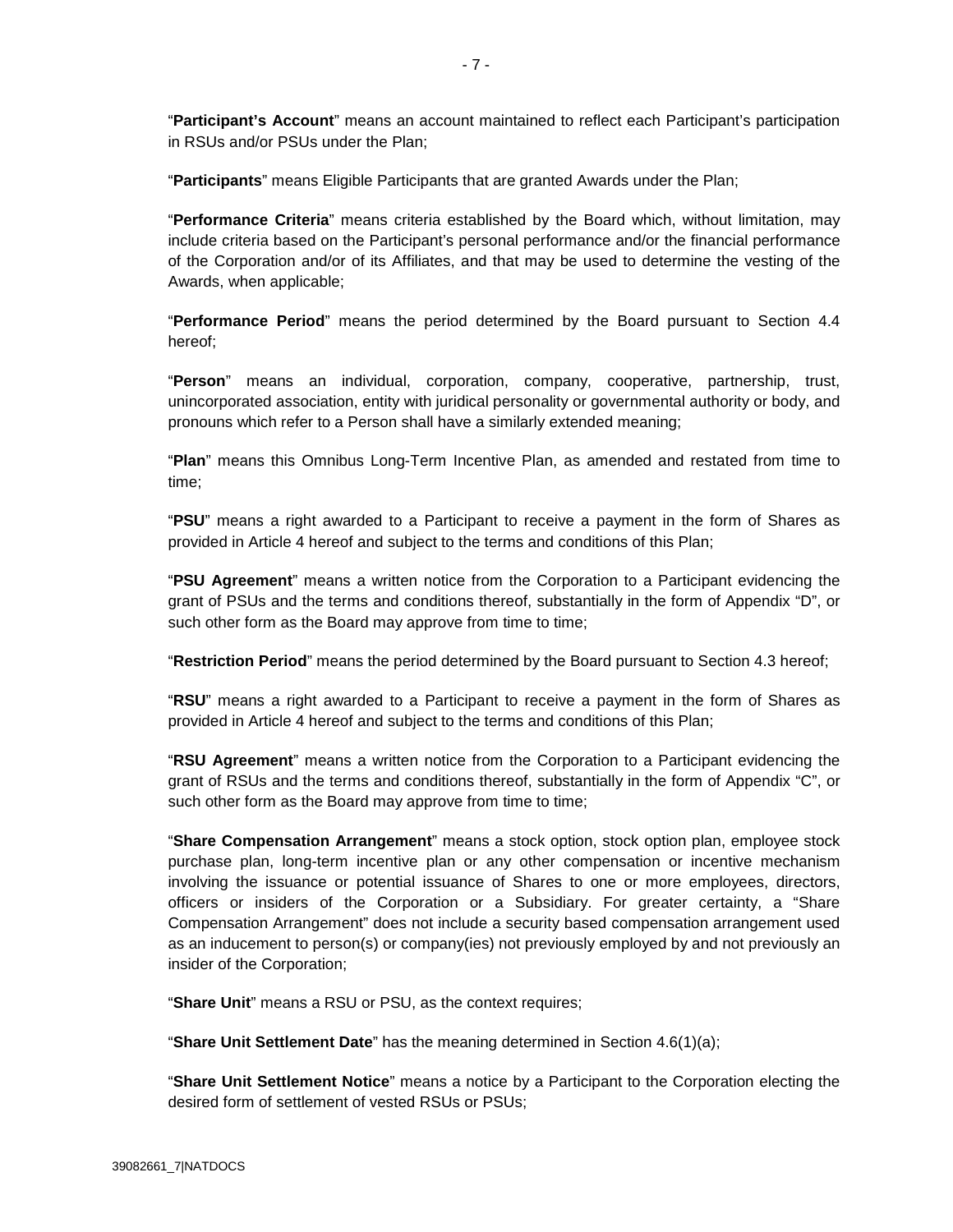"**Share Unit Vesting Determination Date**" has the meaning described thereto in Section 4.5 hereof;

"**Shares**" means the common shares in the capital of the Corporation;

"**Stock Exchange**" means the TSX, or such other exchange that the Shares are listed on, as applicable;

"**Subsidiary**" means a corporation, company, partnership or other body corporate that is controlled, directly or indirectly, by the Corporation;

"**Successor Corporation**" has the meaning ascribed thereto in Section 6.1(3) hereof;

"**Surrender**" has the meaning ascribed thereto in Section 3.6(2);

"**Surrender Notice**" has the meaning ascribed thereto in Section 3.6(2);

"**Tax Act**" means the *Income Tax Act* (Canada) and its regulations thereunder, as amended from time to time;

"**Termination Date**" means the date on which a Participant ceases to be an Eligible Participant;

"**TSX**" means the Toronto Stock Exchange; and

"**U.S. Participant**" means any Participant who is a United States citizen or United States resident alien as defined for purposes of Section  $7701(b)(1)(A)$  of the Code or for whom an Award is otherwise subject to taxation under the Code.

### **ARTICLE 2—PURPOSE AND ADMINISTRATION OF THE PLAN; GRANTING OF AWARDS**

### **Section 2.1 Purpose of the Plan.**

The purpose of this Plan is to advance the interests of the Corporation by: (i) providing Eligible Participants with additional incentives; (ii) encouraging stock ownership by such Eligible Participants; (iii) increasing the proprietary interest of Eligible Participants in the success of the Corporation; (iv) promoting growth and profitability of the Corporation; (v) encouraging Eligible Participants to take into account longterm corporate performance; (vi) rewarding Eligible Participants for sustained contributions to the Corporation and/or significant performance achievements of the Corporation; and (vii) enhancing the Corporation's ability to attract, retain and motivate Eligible Participants.

### **Section 2.2 Implementation and Administration of the Plan.**

- (1) Awards may only be issued under this Plan once any required approvals of the Stock Exchange have been obtained by the Corporation.
- (2) The Plan was approved by the Board on June 1, 2019 and shall come into effect on the Effective Date.
- (3) Subject to Section 2.3, this Plan will be administered by the Board.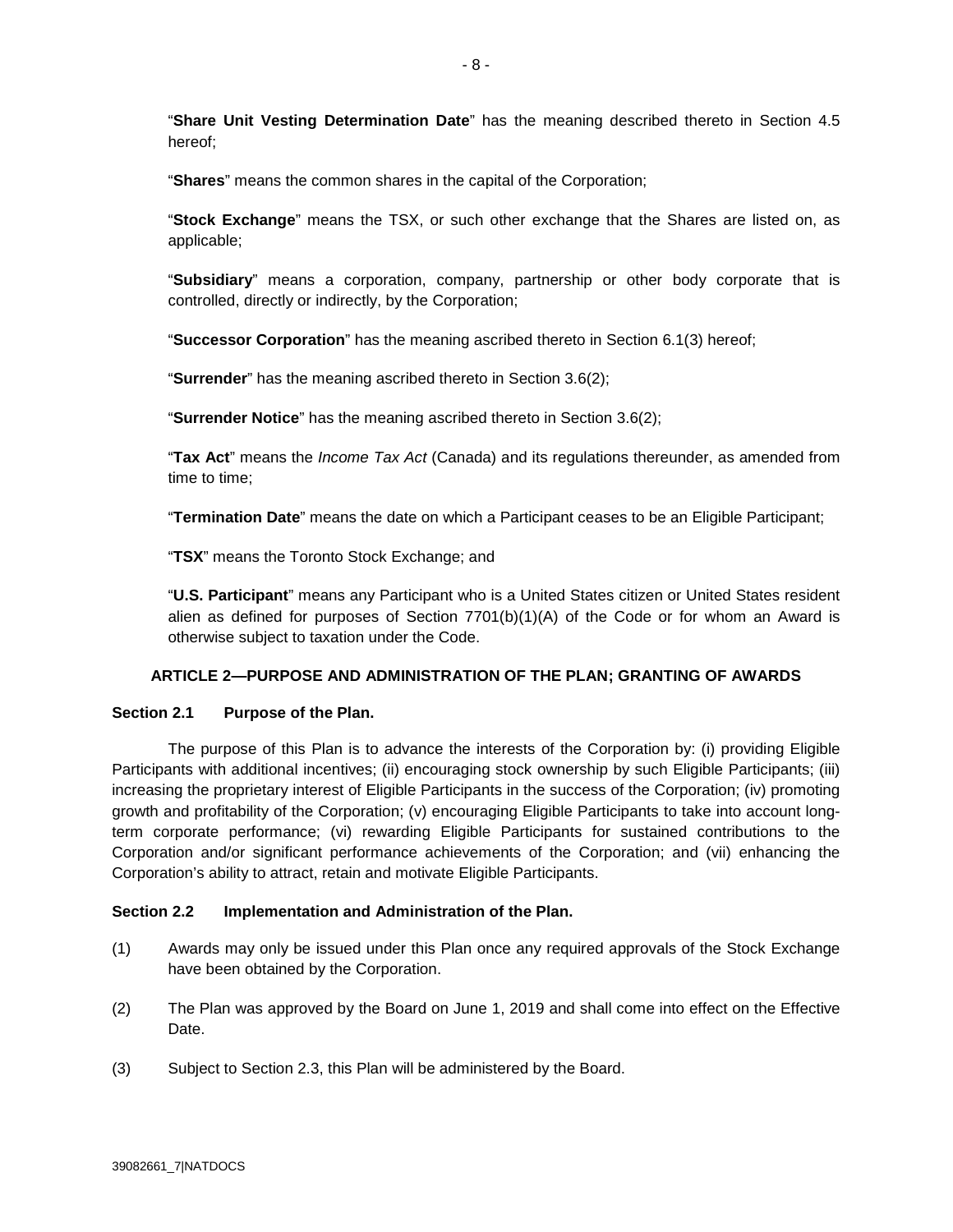- (4) Subject to the terms and conditions set forth in this Plan, the Board is authorized to provide for the granting, exercise and method of exercise of Awards, all at such times and on such terms (which may vary between Awards granted from time to time) as it determines. In addition, the Board has the authority to (i) construe and interpret this Plan and all certificates, agreements or other documents provided or entered into under this Plan; (ii) prescribe, amend and rescind rules and regulations relating to this Plan; and (iii) make all other determinations necessary or advisable for the administration of this Plan. All determinations and interpretations made by the Board will be binding on all Participants and on their legal, personal representatives and beneficiaries.
- (5) No member of the Board will be liable for any action or determination taken or made in good faith in the administration, interpretation, construction or application of this Plan, any Award Agreement or other document or any Awards granted pursuant to this Plan.
- (6) The day-to-day administration of the Plan may be delegated to such committee of the Board and/or such officers and employees of the Corporation as the Board determines from time to time.
- (7) Subject to the provisions of this Plan, the Board has the authority to determine the limitations, restrictions and conditions, if any, applicable to the exercise of an Award.

## **Section 2.3 Delegation to Committee.**

Despite Section 2.2 or any other provision contained in this Plan, the Board has the right to delegate the administration and operation of this Plan, in whole or in part, to a committee of the Board and/or to any member of the Board. In such circumstances, all references to the Board in this Plan include reference to such committee and/or member of the Board, as applicable.

### **Section 2.4 Eligible Participants.**

- (1) The Persons who shall be eligible to receive Awards ("**Eligible Participants**") shall be the directors, officers, senior executives, consultants, management company employees and other employees of the Corporation or a Subsidiary, providing ongoing services to the Corporation and its Affiliates.
- (2) Participation in the Plan shall be entirely voluntary and any decision not to participate shall not affect an Eligible Participant's relationship, employment or appointment with the Corporation.
- (3) Notwithstanding any express or implied term of this Plan to the contrary, the granting of an Award pursuant to the Plan shall in no way be construed as a guarantee of employment or appointment by the Corporation.
- (4) For clarity, employees of the Corporation are Eligible Participants only while Actively Employed with the Corporation.

## **Section 2.5 Shares Subject to the Plan.**

(1) Subject to adjustment pursuant to provisions of Article 6 hereof, the total number of Shares reserved and available for grant and issuance pursuant to Awards under the Plan (as well as any other Share Compensation Arrangement) shall not exceed ten percent (10%) of the total issued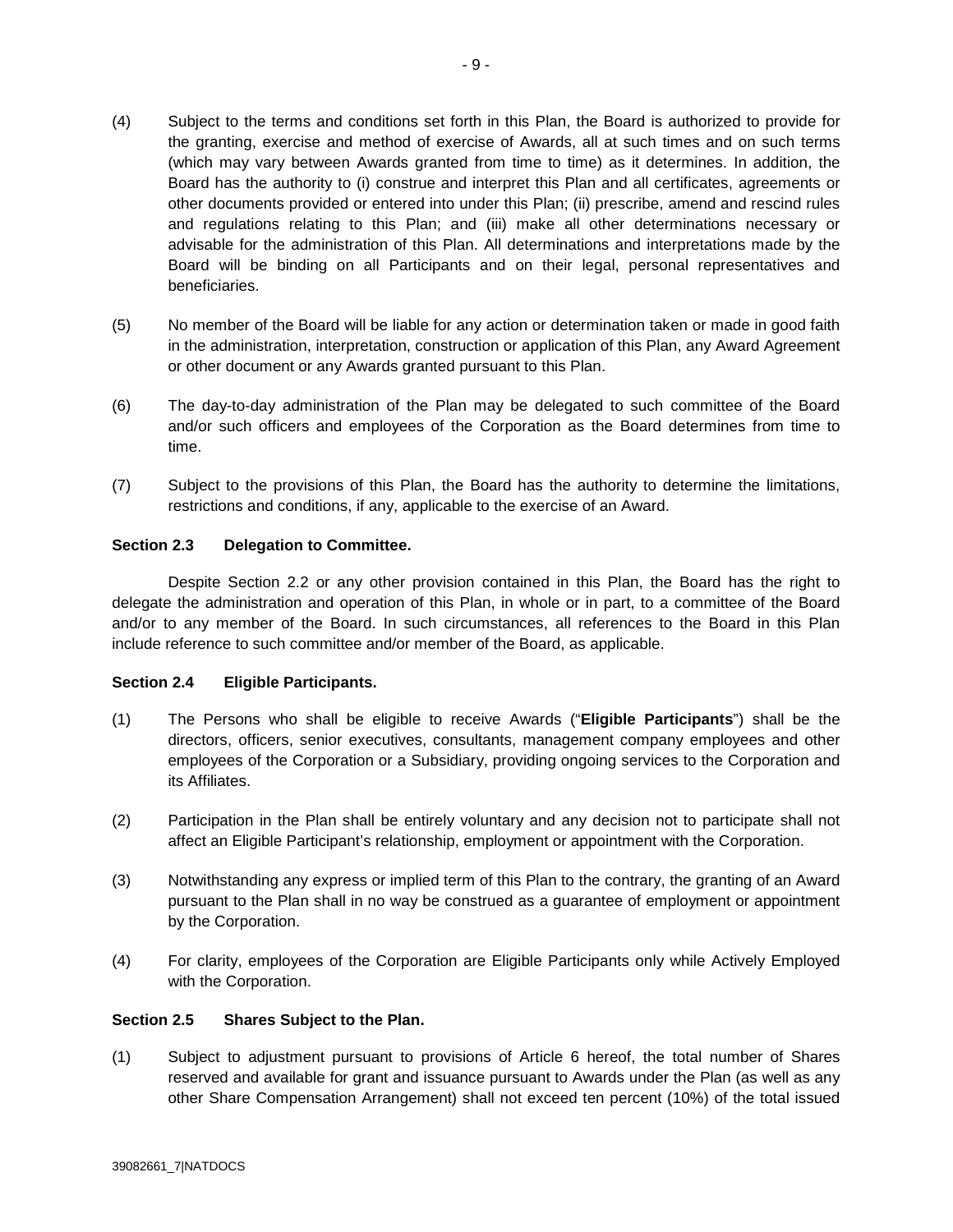and outstanding Shares from time to time or such other number as may be approved by the Stock Exchange and the shareholders of the Corporation from time to time. For the purposes of this Section 2.5(1), in the event that the Corporation cancels or purchases to cancel any of its issued and outstanding Shares ("**Cancellation**") and as a result of such Cancellation the Corporation exceeds the limit set out in this Section 2.5(1), no approval of the Corporation's shareholders will be required for the issuance of Shares on the exercise of any Options which were granted prior to such Cancellation.

(2) Shares in respect of which an Award is granted under the Plan, but not exercised prior to the termination of such Award or not vested or settled prior to the termination of such Award due to the expiration, termination, cancellation or lapse of such Award, shall be available for Awards to be granted thereafter pursuant to the provisions of the Plan. All Shares issued pursuant to the exercise or the vesting of the Awards granted under the Plan shall be so issued as fully paid and non-assessable Shares.

## **Section 2.6 Participation Limits.**

- (1) Subject to adjustment pursuant to provisions of Article 6 hereof, the aggregate number of Shares reserved and available for grant and issuance pursuant to Awards under the Plan to the Non-Employee Directors shall not exceed one percent (1%) of the total issued and outstanding Shares from time to time. For greater certainty, the Shares reserved and available for grant and issuance to the Non-Employee Directors, shall be included in the ten percent (10%) of the total issued and outstanding Shares from time to time generally available for grant and issuance pursuant Section 2.5(1). The total Market Value of annual Award(s) to any individual Non-Employee Directors under the Plan shall not exceed \$150,000, of which no more than \$100,000 of value may be comprised of Options.
- (2) Subject to adjustment pursuant to provisions of Article 6 hereof, the aggregate number of Shares (i) issued to Insiders under the Plan or any other proposed or established Share Compensation Arrangement within any one-year period and (ii) issuable to Insiders at any time under the Plan or any other proposed or established Share Compensation Arrangement, shall in each case not exceed ten percent (10%) of the total issued and outstanding Shares from time to time. Any Awards granted pursuant to the Plan, prior to the Participant becoming an Insider, shall be excluded for the purposes of the limits set out in this Section 2.6(2).
- (3) Subject to adjustment pursuant to provisions of Article 6 hereof, the aggregate number of Shares reserved and available for grant issuance pursuant to Share Units under the Plan shall not exceed four percent (4%) of the total issued and outstanding Shares from time to time.

# **ARTICLE 3 —OPTIONS**

### **Section 3.1 Nature of Options.**

An Option is an option granted by the Corporation to a Participant entitling such Participant to acquire a designated number of Shares from treasury at the Exercise Price, subject to the provisions hereof.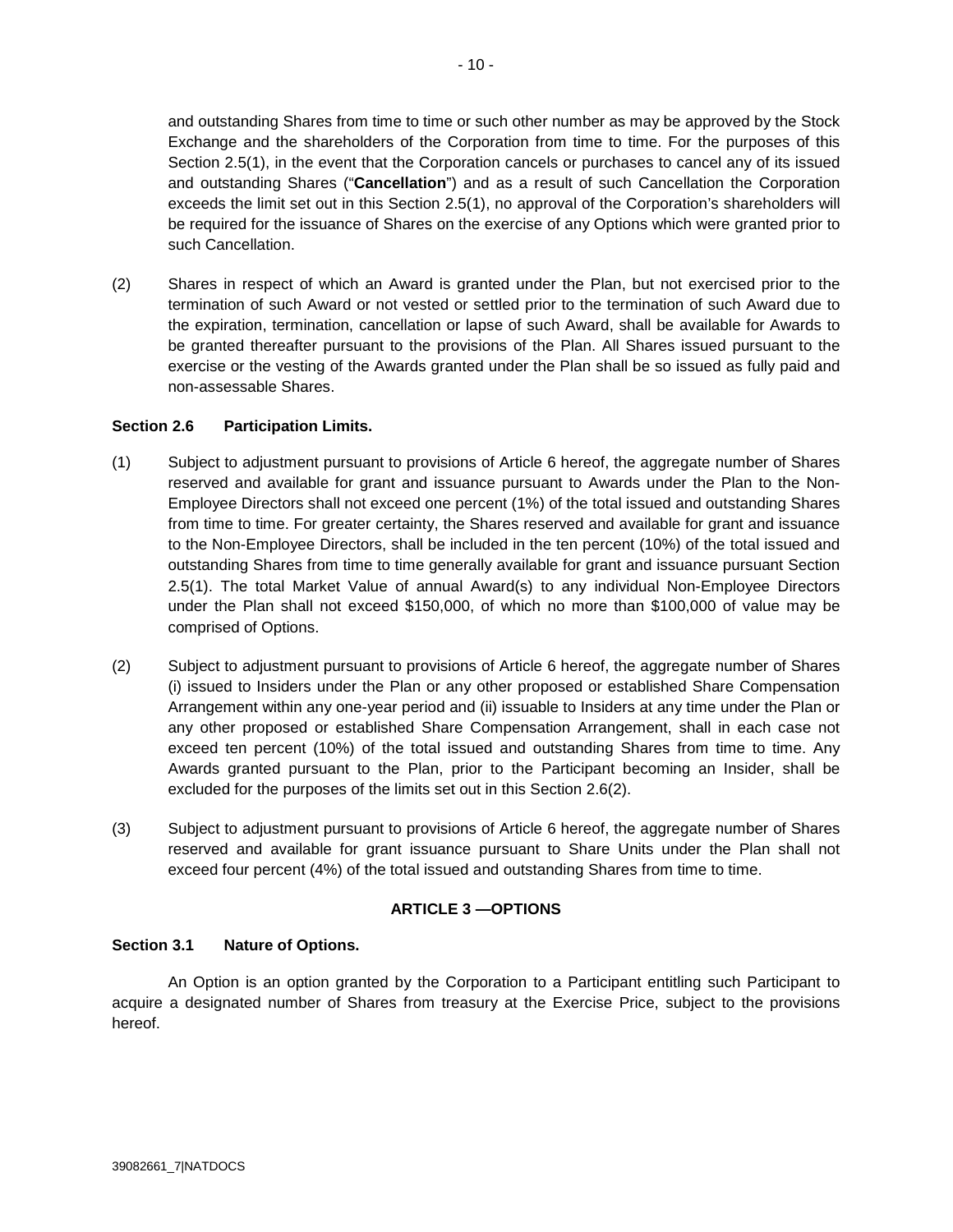## **Section 3.2 Option Awards.**

- (1) The Board shall, from time to time, in its sole discretion, (i) designate the Eligible Participants who may receive Options under the Plan, (ii) determine the number of Options, if any, to be granted to each Eligible Participant and the date or dates on which such Options shall be granted, (iii) determine the price per Share to be payable upon the exercise of each such Option (the "**Exercise Price**"), (iv) determine the relevant vesting provisions (including Performance Criteria, if applicable) and (v) determine the Expiry Date, the whole subject to the terms and conditions prescribed in this Plan, in any Option Agreement and any applicable rules of the Stock Exchange.
- (2) Subject to the terms of any Employment Agreement or other agreement between the Participant and the Corporation, or the Board expressly providing to the contrary, and except as otherwise provided in a Option Agreement, each Option shall vest as to 1/5 on the first anniversary date of the grant, 1/5 on the second anniversary of the date of grant, 1/5 on the third anniversary of the date of grant, 1/5 on the fourth anniversary of the date of grant, and 1/5 on the fifth anniversary of the date of grant.

## **Section 3.3 Exercise Price.**

The Exercise Price for Shares that are the subject of any Option shall be fixed by the Board when such Option is granted, but shall not be less than the Market Value of such Shares at the time of the grant.

## **Section 3.4 Expiry Date; Blackout Period.**

Subject to Section 6.2, each Option must be exercised no later than ten (10) years after the date the Option is granted or such shorter period as set out in the Participant's Option Agreement, at which time such Option will expire (the "**Expiry Date**"). Notwithstanding any other provision of this Plan, each Option that would expire during or within ten (10) Business Days immediately following a Black-Out Period shall expire on the date that is ten (10) Business Days immediately following the expiration of the Black-Out Period. Where an Option will expire on a date that falls immediately after a Black-Out Period, and for greater certainty, not later than ten (10) Business Days after the Black-Out Period, then the date such Option will expire will be automatically extended by such number of days equal to ten (10) Business Days less the number of Business Days after the Black-Out Period that the Option expires.

### **Section 3.5 Exercise of Options.**

- (1) Subject to the provisions of this Plan, a Participant shall be entitled to exercise an Option granted to such Participant, subject to vesting limitations which may be imposed by the Board at the time such Option is granted.
- (2) Prior to its expiration or earlier termination in accordance with the Plan, each Option shall be exercisable as to all or such part or parts of the optioned Shares and at such time or times and/or pursuant to the achievement of such Performance Criteria and/or other vesting conditions as the Board may determine in its sole discretion.
- (3) No fractional Shares will be issued upon the exercise of Options granted under this Plan and, accordingly, if a Participant would become entitled to a fractional Share upon the exercise of an Option, or from an adjustment pursuant to Section 6.1, such Participant will only have the right to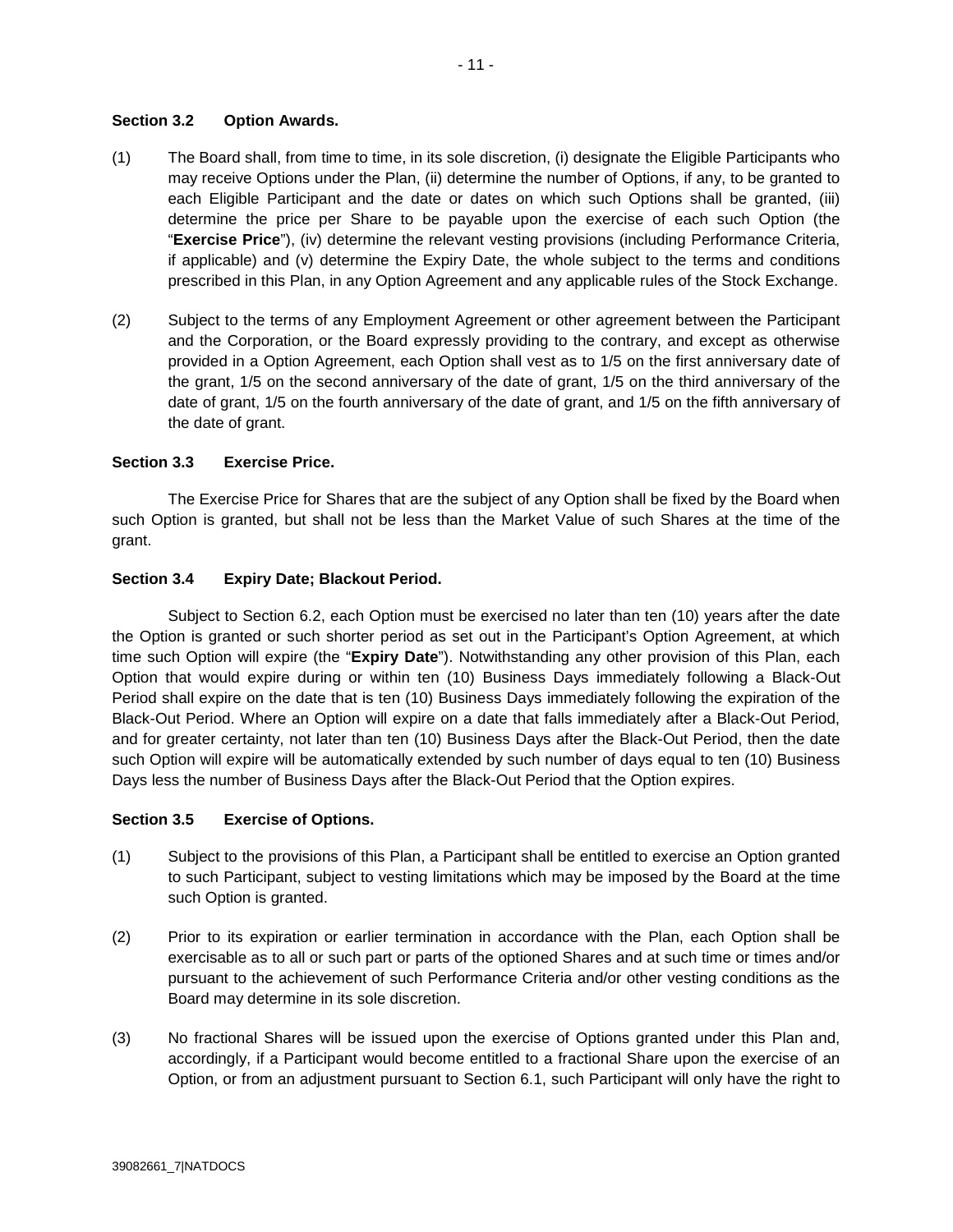acquire the next lowest whole number of Shares, and no payment or other adjustment will be made with respect to the fractional interest so disregarded.

# **Section 3.6 Method of Exercise and Payment of Purchase Price.**

- (1) Subject to the provisions of the Plan and the alternative exercise procedures set out herein, an Option granted under the Plan may be exercisable (from time to time as provided in Section 3.5 hereof) by the Participant (or by the liquidator, executor or administrator, as the case may be, of the estate of the Participant) by delivering an Exercise Notice to the Corporation in the form and manner determined by the Board from time to time, together with a bank draft, certified cheque or other form of payment acceptable to the Corporation in an amount equal to the aggregate Exercise Price of the Shares to be purchased pursuant to the exercise of the Options and any applicable tax withholdings.
- (2) Subject to **Error! Reference source not found.**, in addition, in lieu of exercising any vested Option in the manner described in this Section 3.6(1), and pursuant to the terms of this Article 3, a Participant may, by surrendering an Option ("**Surrender**") with a properly endorsed notice of Surrender to the Corporate Secretary of the Corporation, substantially in the form of Schedule "B" to the Option Agreement (a "**Surrender Notice**"), elect to receive that number of Shares calculated using the following formula:

 $X = (Y * (A-B)) / A$ 

Where:

 $X =$  the number of Shares to be issued to the Participant upon exercising such Options; provided that if the foregoing calculation results in a negative number, then no Shares shall be issued

Y = the number of Shares underlying the Options to be Surrendered

A = the Market Value of the Shares as at the date of the Surrender

B = the Exercise Price of such Options

(3) Subject to **Error! Reference source not found.**, upon the exercise of an Option pursuant to Section 3.6(1) or Section 3.6(2), the Corporation shall, as soon as practicable after such exercise but no later than ten (10) Business Days following such exercise, forthwith cause the transfer agent and registrar of the Shares to deliver to the Participant such number of Shares as the Participant shall have then paid for and as are specified in such Exercise Notice.

# **ARTICLE 4 —SHARE UNITS**

# **Section 4.1 Nature of Share Units.**

A Share Unit is an Award entitling the recipient to acquire Shares, at such purchase price (which may be zero) as determined by the Board, subject to such restrictions and conditions as the Board may determine at the time of grant. Conditions may be based on continuing employment (or other service relationship) and/or achievement of pre-established performance goals and objectives.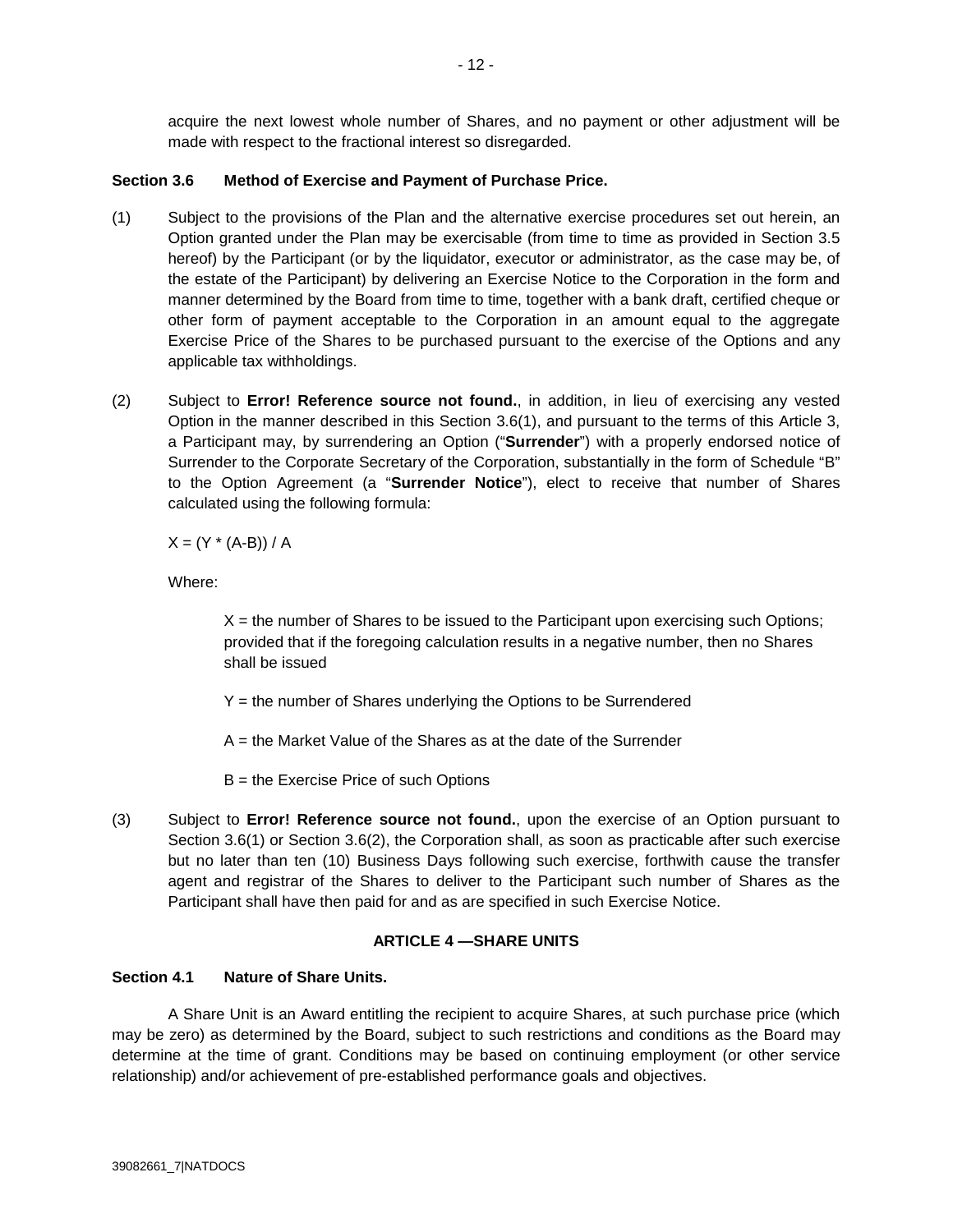## **Section 4.2 Share Unit Awards.**

- (1) Subject to the provisions herein set forth and any shareholder or regulatory approval which may be required, the Board shall, from time to time, in its sole discretion, (i) designate the Eligible Participants who may receive RSUs and/or PSUs under the Plan, (ii) fix the number of RSUs and/or PSUs, if any, to be granted to each Eligible Participant and the date or dates on which such RSUs and/or PSUs shall be granted, and (iii) determine the relevant conditions and vesting provisions (including, in the case of PSUs, the applicable Performance Period and Performance Criteria, if any) and Restriction Period of such RSUs and/or PSUs, the whole subject to the terms and conditions prescribed in this Plan and in any RSU Agreement.
- (2) The RSUs and PSUs are structured so as to be considered to be a plan described in Section 7 of the Tax Act or any successor to such provision.
- (3) Subject to the vesting and other conditions and provisions set forth herein, and also subject to the specific provisions in the particular RSU Agreement and/or PSU Agreement, the Board shall determine at the time of settlement whether each RSU and/or PSU awarded to a Participant shall entitle the Participant: (i) to receive one Share; (ii) to receive the Cash Equivalent of one Share; or (iii) to elect to receive either one Share, the Cash Equivalent of one Share or a combination of cash and Shares.
- (4) The Participant shall settle share Units at any time beginning on the first Business Day following their Share Unit Vesting Determination Date but no later than the Share Unit Settlement Date.
- (5) Unless otherwise specified in the RSU Agreements, one-third of RSUs awarded pursuant to a RSU Agreement shall vest on each of the first three anniversaries of the date of grant.
- (6) Each Non-Employee Director may elect to receive all or a portion of his or her annual retainer fee in the form of a grant of RSUs in each fiscal year. The number of RSUs shall be calculated as the amount of the Non-Employee Director's annual retainer fee elected to be paid by way of RSUs divided by the Market Value. At the discretion of the Board, fractional RSUs will not be issued and any fractional entitlements will be rounded down to the nearest whole number.

### **Section 4.3 Restriction Period Applicable to Share Units.**

The applicable restriction period in respect of a particular Share Unit shall be determined by the Board but in all cases shall end no later than December 31 of the calendar year which is three (3) years after the calendar year in which the Award is granted ("**Restriction Period**"). For example, the Restriction Period for a grant made in June 2018 shall end no later than December 31, 2021. Subject to the Board's determination, any vested Share Units with respect to a Restriction Period will be paid to Participants in accordance with Article 4, no later than the end of the Restriction Period. Unless otherwise determined by the Board, all unvested Share Units shall be cancelled on the Share Unit Vesting Determination Date (as such term is defined in Section 4.5) and, in any event, no later than the last day of the Restriction Period.

### **Section 4.4 Performance Criteria and Performance Period Applicable to PSU Awards.**

(1) For each award of PSUs, the Board shall establish the period in which any Performance Criteria and other vesting conditions must be met in order for a Participant to be entitled to receive Shares in exchange for all or a portion of the PSUs held by such Participant (the "**Performance Period**"), provided that such Performance Period may not expire after the end of the Restriction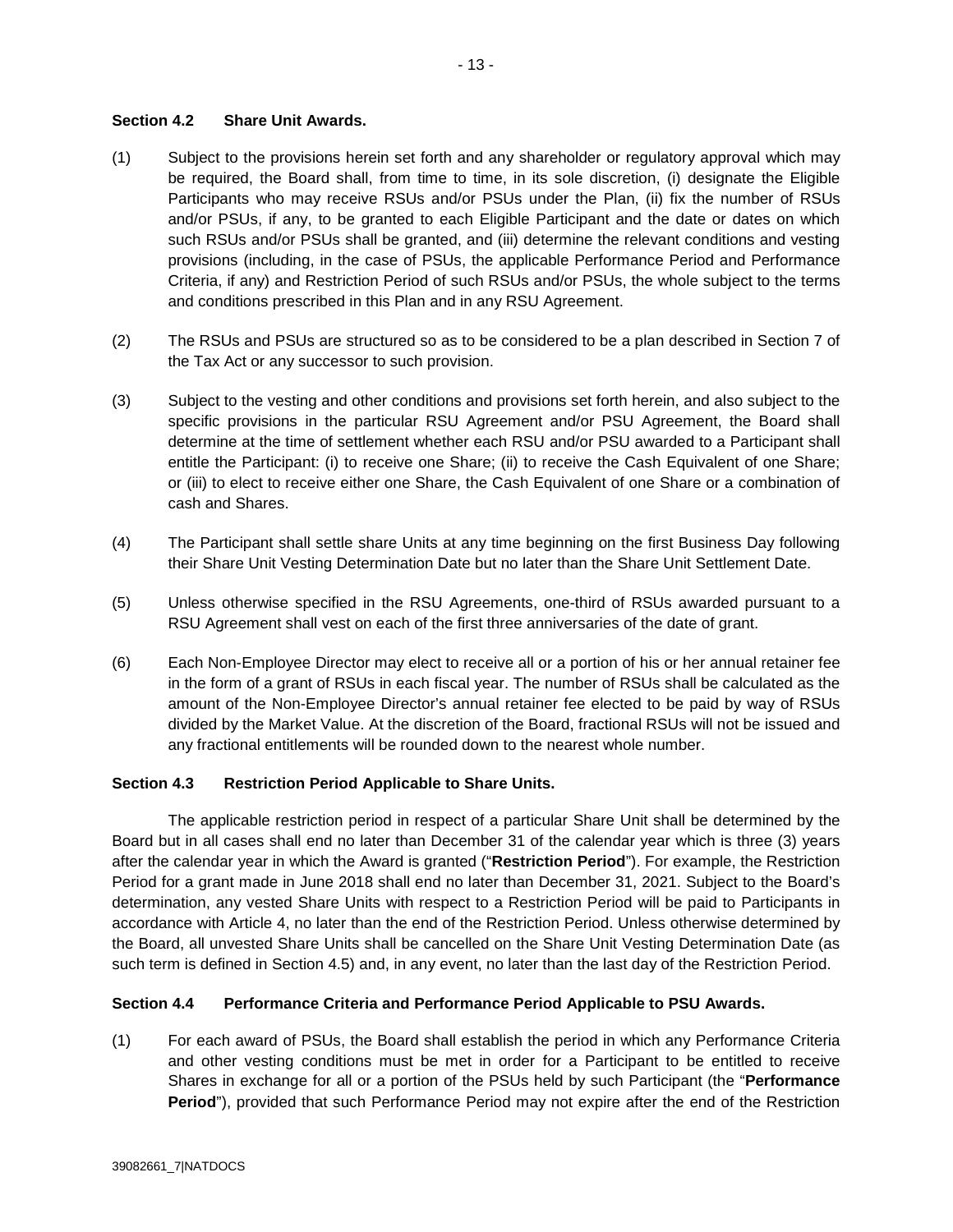Period, being no longer than three (3) years after the calendar year in which the Award was granted. For example, a Performance Period determined by the Board to be for a period of three (3) financial years will start on the first day of the financial year in which the award is granted and will end on the last day of the second financial year after the year in which the grant was made. In such a case, for a grant made on January 4, 2018, the Performance Period will start on January 1, 2018 and will end on December 31, 2020.

(2) For each award of PSUs, the Board shall establish any Performance Criteria and other vesting conditions in order for a Participant to be entitled to receive Shares in exchange for his or her PSUs. Performance Criteria will be specified in the PSU Agreement.

## **Section 4.5 Share Unit Vesting Determination Date.**

The vesting determination date means the date on which the Board determines if the Performance Criteria and/or other vesting conditions with respect to an RSU and/or PSU have been met (the "**Share Unit Vesting Determination Date**"), and as a result, establishes the number of RSUs and/or PSUs that become vested, if any. For greater certainty, the Share Unit Vesting Determination Date in respect of Share Units must fall after the end of the Performance Period, if applicable, but no later than the last day of the Restriction Period.

### **Section 4.6 Settlement of Share Unit Awards.**

- (1) Subject to the terms of any Employment Agreement or other agreement between the Participant and the Corporation, or the Board expressly providing to the contrary, and except as otherwise provided in a RSU Agreement and/or PSU Agreement, in the event that the vesting conditions, the Performance Criteria and Performance Period, if applicable, of a Share Unit are satisfied:
	- (a) all of the vested Share Units covered by a particular grant may, subject to Section 4.6(4), be settled at any time beginning on the first Business Day following their Share Unit Vesting Determination Date but no later than the end of the Restriction Period (the "**Share Unit Settlement Date**"); and
	- (b) a Participant is entitled to deliver to the Corporation, on or before the Share Unit Settlement Date, a Share Unit Settlement Notice in respect of any or all vested Share Units held by such Participant.
- (2) Subject to Section 4.6(4), settlement of Share Units shall take place promptly following the Share Unit Settlement Date and take the form set out in the Share Unit Settlement Notice through:
	- (a) in the case of settlement of Share Units for their Cash Equivalent, delivery of a bank draft, certified cheque or other acceptable form of payment to the Participant representing the Cash Equivalent;
	- (b) in the case of settlement of Share Units for Shares, delivery of Shares to the Participant; or
	- (c) in the case of settlement of the Share Units for a combination of Shares and the Cash Equivalent, a combination of (a) and (b) above.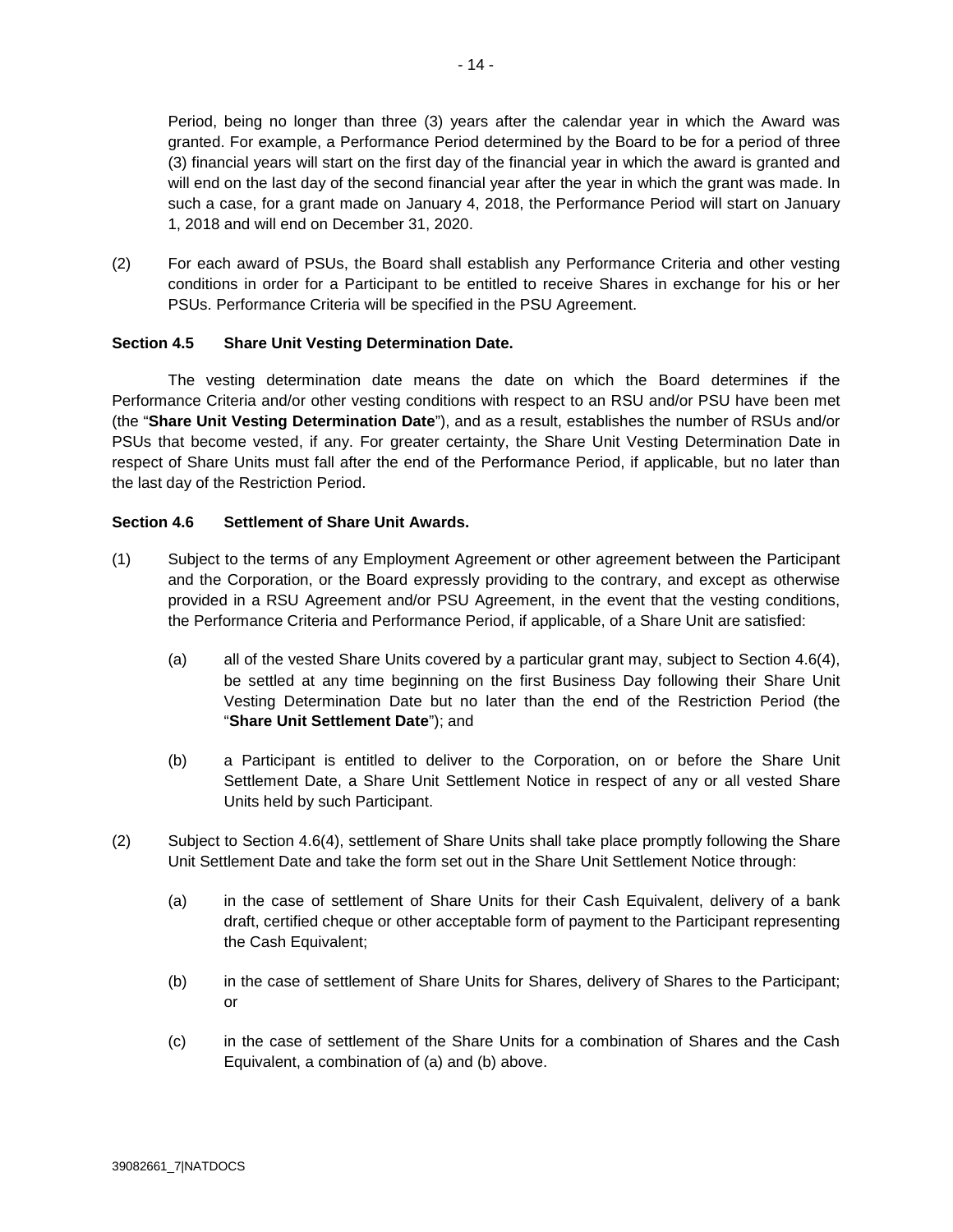- (3) If a Share Unit Settlement Notice is not received by the Corporation on or before the Share Unit Settlement Date, settlement shall take the form of Shares (either issued from treasury or acquired on the open market) as set out in Section 4.7(2).
- (4) Notwithstanding any other provision of this Plan, in the event that a Share Unit Settlement Date falls during a Black-Out Period and the Participant has not delivered a Share Unit Settlement Notice, then such Share Unit Settlement Date shall be automatically extended to the tenth (10th) Business Day following the date that such Black-Out Period is terminated. Where a Share Unit Settlement Date falls immediately after a Black-Out Period, and for greater certainty, not later than ten (10) Business Days after the Black-Out Period, then the Share Unit Settlement Date will be automatically extended by such number of days equal to ten (10) Business Days less the number of Business Days that a Share Unit Settlement Date is after the Black-Out Period.

## **Section 4.7 Determination of Amounts.**

- (1) **Cash Equivalent of Share Units**. For purposes of determining the Cash Equivalent of Share Units to be made pursuant to Section 4.6, such calculation will be made on the Share Unit Settlement Date and shall equal the Market Value on the Share Unit Settlement Date multiplied by the number of vested Share Units in the Participant's Account which the Participant desires to settle in cash pursuant to the Share Unit Settlement Notice, subject to any applicable taxes and source deductions as more fully described in Section 7.4.
- (2) **Payment in Shares**. For the purposes of determining the number of Shares to be issued and delivered to a Participant upon settlement of Share Units pursuant to Section 4.6, such calculation will be made on the Share Unit Settlement Date and be the whole number of Shares equal to the whole number of vested Share Units then recorded in the Participant's Account which the Participant desires to settle pursuant to the Share Unit Settlement Notice. Such Shares may be issued from treasury or acquired on the open market. The issuance or delivery of such Shares, as applicable, shall satisfy such Participant's entitlement, subject to any applicable taxes and source deductions as more fully described in Section 7.4.

# **ARTICLE 5—GENERAL CONDITIONS**

### **Section 5.1 General Conditions applicable to Awards.**

Each Award, as applicable, shall be subject to the following conditions:

- (1) **Employment** The granting of an Award to a Participant shall not impose upon the Corporation or a Subsidiary any obligation to retain the Participant in its employ in any capacity. For greater certainty, the granting of Awards to a Participant shall not impose any obligation on the Corporation to grant any awards in the future nor shall it entitle the Participant to receive future grants.
- (2) **Rights as a Shareholder** Neither the Participant nor such Participant's personal representatives or legatees shall have any rights whatsoever as shareholder in respect of any Shares covered by such Participant's Awards until the date of issuance of a share certificate to such Participant (or to the liquidator, executor or administrator, as the case may be, of the estate of the Participant) or the entry of such person's name on the share register for the Shares. Without in any way limiting the generality of the foregoing, no adjustment shall be made for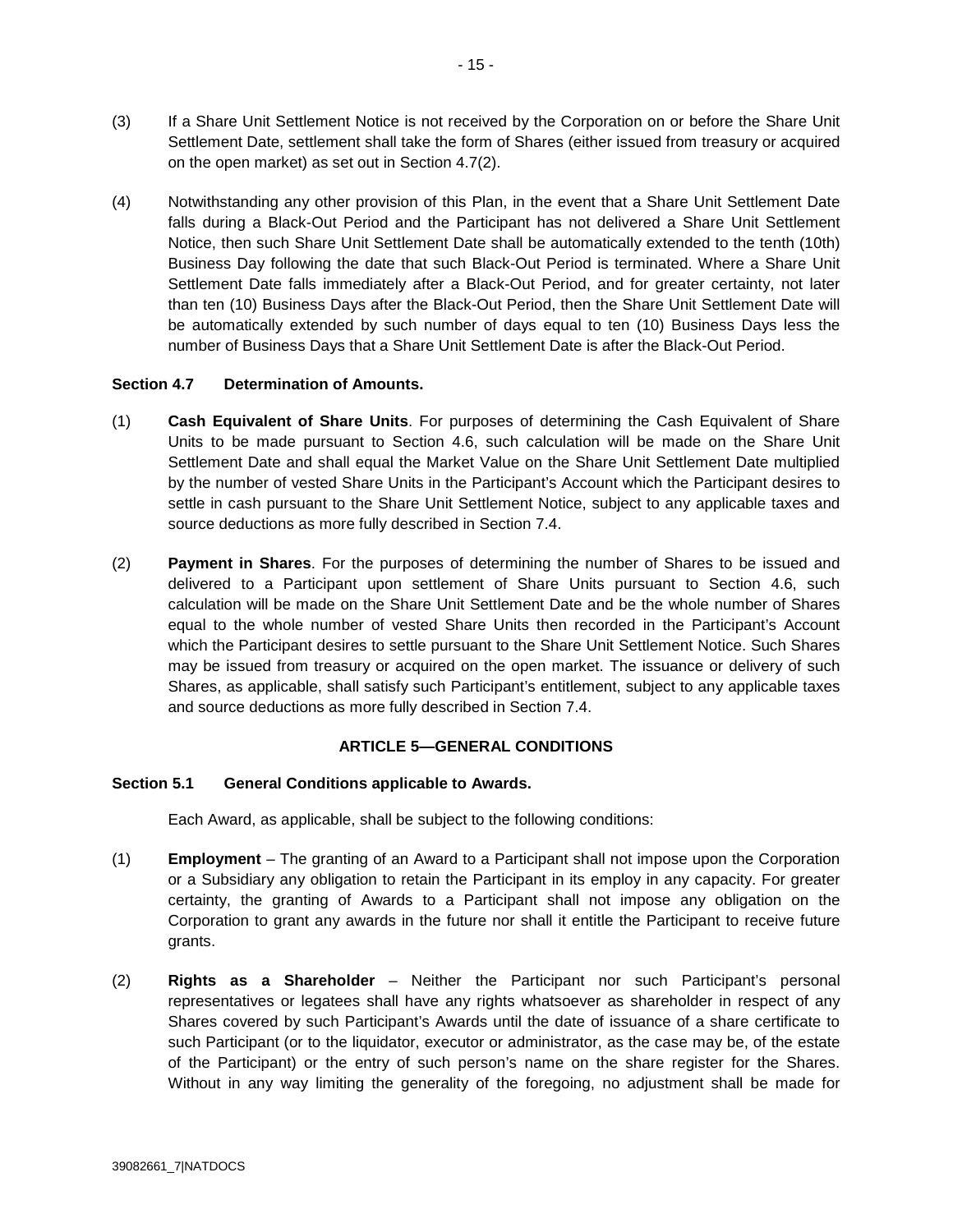dividends or other rights for which the record date is prior to the date such share certificate is issued or entry of such person's name on the share register for the Shares.

- (3) **Conformity to Plan** In the event that an Award is granted or an Award Agreement is executed which does not conform in all particulars with the provisions of the Plan, or purports to grant Awards on terms different from those set out in the Plan, the Award or the grant of such Award shall not be in any way void or invalidated, but the Award so granted will be adjusted to become, in all respects, in conformity with the Plan.
- (4) **Non-Transferability** Except as set forth herein, Awards are not transferable. Awards may be exercised only by:
	- (a) the Participant to whom the Awards were granted; or
	- (b) with the Corporation's prior written approval and subject to such conditions as the Corporation may stipulate, such Participant's family or retirement savings trust or any registered retirement savings plans or registered retirement income funds of which the Participant is and remains the annuitant; or
	- (c) upon the Participant's death, by the legal representative of the Participant's estate; or
	- (d) upon the Participant's incapacity, the legal representative having authority to deal with the property of the Participant;

provided that any such legal representative shall first deliver evidence satisfactory to the Corporation of entitlement to exercise any Award. A person exercising an Award may subscribe for Shares only in the person's own name or in the person's capacity as a legal representative.

# **Section 5.2 Dividend Share Units.**

When dividends (other than stock dividends) are paid on Shares, Participants shall receive additional RSUs and/or PSUs, as applicable ("**Dividend Share Units**") as of the dividend payment date. The number of Dividend Share Units to be granted to the Participant shall be determined by multiplying the aggregate number of RSUs and/or PSUs, as applicable, held by the Participant on the relevant record date by the amount of the dividend paid by the Corporation on each Share, and dividing the result by the Market Value on the dividend payment date, which Dividend Share Units shall be in the form of RSUs and/or PSUs, as applicable. Dividend Share Units granted to a Participant in accordance with this Section 5.2 shall be subject to the same vesting conditions applicable to the related RSUs and/or PSUs.

# **Section 5.3 Termination of Employment.**

- (1) Subject to a written Employment Agreement of a Participant and as otherwise determined by the Board, each Share Unit and Option shall be subject to the following conditions:
	- (a) **Termination for Cause**. Upon a Participant ceasing to be an Eligible Participant for "cause", all unexercised vested or unvested Share Units and Options granted to such Participant shall terminate on the effective date of the termination of employment as specified in the notice of termination. For the purposes of the Plan, the determination by the Corporation that the Participant's employment was terminated for cause shall be binding on the Participant. "Cause" shall include, among other things, gross misconduct,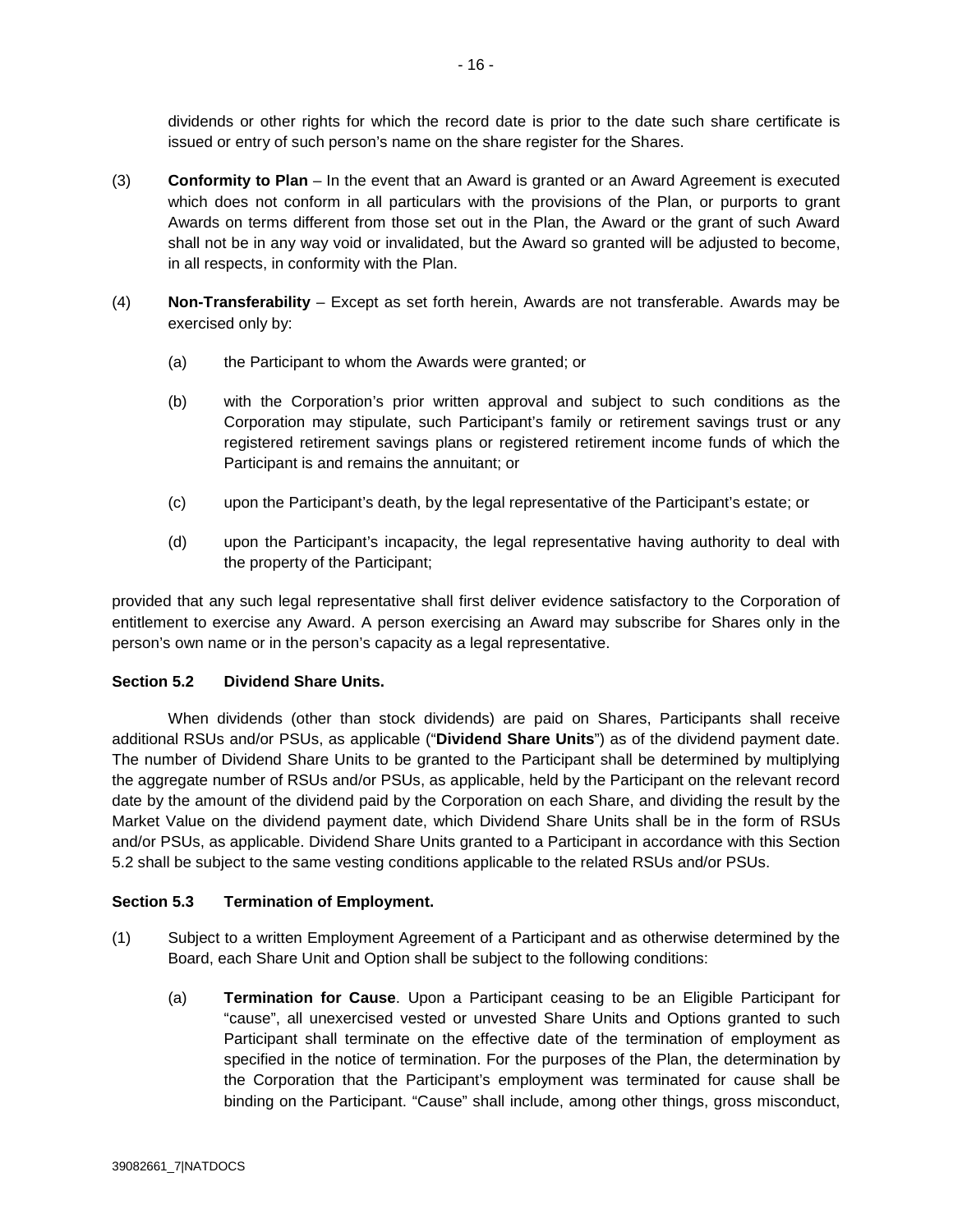theft, fraud, breach of confidentiality or breach of the Corporation's Code of Ethics and any reason determined by the Corporation to be cause for termination.

- (b) **Retirement**. In the case of a Participant's retirement, any unvested Share Units and/or Options held by the Participant as at the Termination Date will continue to vest in accordance with their vesting schedules, and all vested Share Units and Options held by the Participant at the Termination Date may be exercised until the earlier of the expiry date of such Share Units and Options or one (1) year following the Termination Date, provided that if the Participant is determined to have breached any post-employment restrictive covenants in favour of the Corporation, then any Share Units and/or Options held by the Participant, whether vested or unvested, will immediately expire and the Participant shall pay to the Corporation any "in-the-money" amounts realized upon exercise of Share Units and/or Options following the Termination Date.
- (c) **Resignation**. In the case of a Participant ceasing to be an Eligible Participant due to such Participant's resignation, subject to any later expiration dates determined by the Board, all Share Units and Options shall expire on the earlier of ninety (90) days after the effective date of such resignation, or the expiry date of such Share Unit or Option, to the extent such Share Unit or Option was vested and exercisable by the Participant on the effective date of such resignation and all unexercised unvested Share Units and/or Options granted to such Participant shall terminate on the effective date of such resignation.
- (d) **Termination Without Cause**. In the case of a Participant ceasing to be an Eligible Participant for any reason (other than for "cause", resignation or death) the number of Share Units and/or Options that may vest is subject to pro ration over the applicable vesting or performance period and shall expire on the earlier of: (i) ninety (90) days after the effective date of the Termination Date (which time period is inclusive of the statutory notice period, if applicable), or (ii) the expiry date of such Share Units and Options. For greater certainty, the pro ration calculation referred to above shall be net of previously vested Share Units and/or Options.
- (e) **Death**. If a Participant dies while in his or her capacity as an Eligible Participant, all unvested Share Units and Options will immediately vest and all Share Units and Options will expire one hundred eighty (180) days after the death of such Participant.
- (f) **Change of Control**. If a participant is terminated without "cause" or resigns for good reason during the 12 month period following a Change of Control, or after the Corporation has signed a written agreement to effect a change of control but before the change of control is completed, then any unvested Share Units and/or Options will immediately vest and may be exercised prior to the earlier of thirty (30) days of such date or the expiry date of such Options.
- (2) For the purposes of this Plan, a Participant's employment with the Corporation or an Affiliate is considered to have terminated at the end of the period of Active Employment. For the avoidance of doubt, no period of notice of termination or pay in lieu beyond the statutory notice period, whether imposed by a court or otherwise, will be considered as extending the Participant's period of employment for the purposes of determining his or her entitlement under this Plan.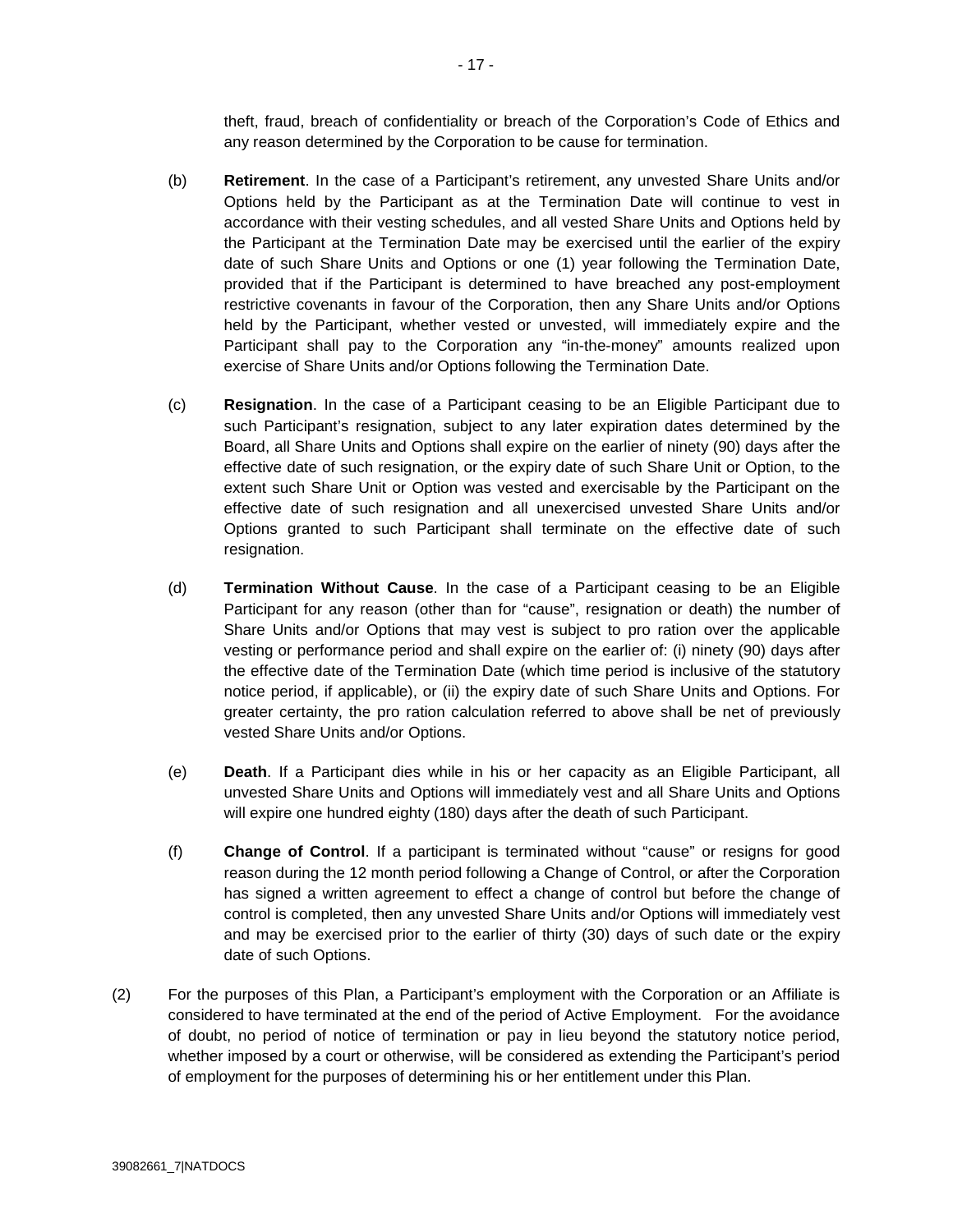(3) The Participant shall have no entitlement to damages or other compensation arising from or related to not receiving any awards which would have settled or vested or accrued to the Participant after the period of Active Employment.

#### **Section 5.4 Unfunded Plan.**

Unless otherwise determined by the Board, this Plan shall be unfunded. To the extent any Participant or his or her estate holds any rights by virtue of a grant of Awards under this Plan, such rights (unless otherwise determined by the Board) shall be no greater than the rights of an unsecured creditor of the Corporation.

### **ARTICLE 6—ADJUSTMENTS AND AMENDMENTS**

#### **Section 6.1 Adjustment to Shares Subject to Outstanding Awards.**

- (1) In the event of any subdivision of the Shares into a greater number of Shares at any time after the grant of an Award to a Participant and prior to the expiration of the term of such Award, the Corporation shall deliver to such Participant, at the time of any subsequent exercise or vesting of such Award in accordance with the terms hereof, in lieu of the number of Shares to which such Participant was theretofore entitled upon such exercise or vesting of such Award, but for the same aggregate consideration payable therefor, such number of Shares as such Participant would have held as a result of such subdivision if on the record date thereof the Participant had been the registered holder of the number of Shares to which such Participant was theretofore entitled upon such exercise or vesting of such Award.
- (2) In the event of any consolidation of Shares into a lesser number of Shares at any time after the grant of an Award to any Participant and prior to the expiration of the term of such Award, the Corporation shall deliver to such Participant at the time of any subsequent exercise or vesting of such Award in accordance with the terms hereof in lieu of the number of Shares to which such Participant was theretofore entitled upon such exercise or vesting of such Award, but for the same aggregate consideration payable therefor, such number of Shares as such Participant would have held as a result of such consideration if on the record date thereof the Participant had been the registered holder of the number of Shares to which such Participant was theretofore entitled upon such exercise or vesting of such Award.
- (3) If at any time after the grant of an Award to any Participant and prior to the expiration of the term of such Award, the Shares shall be reclassified, reorganized or otherwise changed, otherwise than as specified in Section 6.1(1) or Section 6.1(2) hereof or, subject to the provisions of Section 6.2(3) hereof, the Corporation shall consolidate, merge or amalgamate with or into another corporation (the corporation resulting or continuing from such consolidation, merger or amalgamation being herein called the "**Successor Corporation**"), the Participant shall be entitled to receive upon the subsequent exercise or vesting of Award, in accordance with the terms hereof and shall accept in lieu of the number of Shares then subscribed for but for the same aggregate consideration payable therefor, the aggregate number of shares of the appropriate class or other securities of the Corporation or the Successor Corporation (as the case may be) or other consideration from the Corporation or the Successor Corporation (as the case may be) that such Participant would have been entitled to receive as a result of such reclassification, reorganization or other change of shares or, subject to the provisions of Section 6.2(3) hereof, as a result of such consolidation, merger or amalgamation, if on the record date of such reclassification, reorganization or other change of shares or the effective date of such consolidation, merger or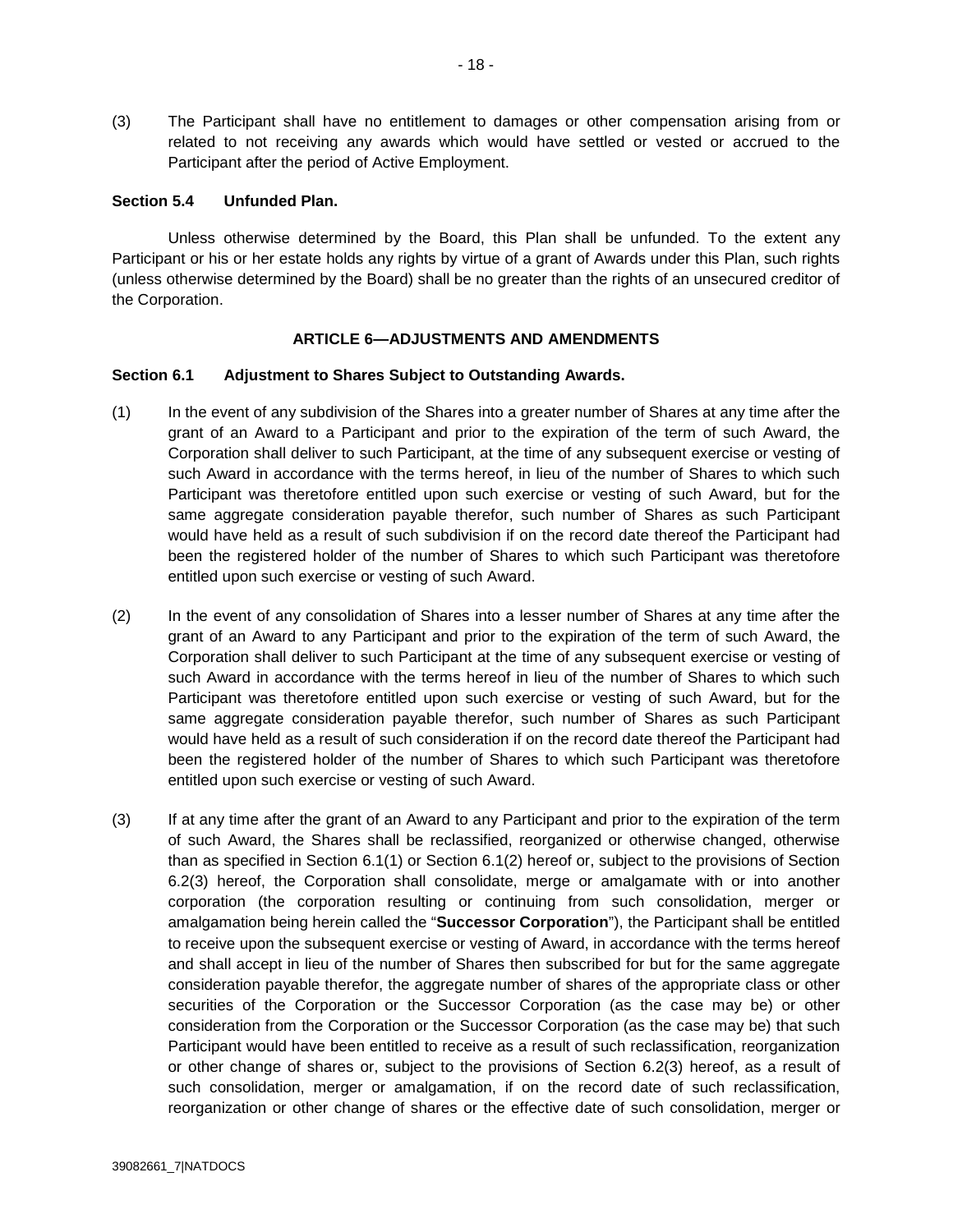amalgamation, as the case may be, such Participant had been the registered holder of the number of Shares to which such Participant was immediately theretofore entitled upon such exercise or vesting of such Award.

(4) If, at any time after the grant of an Award to any Participant and prior to the expiration of the term of such Award, the Corporation shall make a distribution to all holders of Shares or other securities in the capital of the Corporation, or cash, evidences of indebtedness or other assets of the Corporation (excluding an ordinary course dividend in cash or shares, but including for greater certainty shares or equity interests in a subsidiary or business unit of the Corporation or one of its subsidiaries or cash proceeds of the disposition of such a subsidiary or business unit), or should the Corporation effect any transaction or change having a similar effect, then the price or the number of Shares to which the Participant is entitled upon exercise or vesting of Award shall be adjusted to take into account such distribution, transaction or change. Subject to the prior approval of the TSX, the Board shall determine the appropriate adjustments to be made in such circumstances in order to maintain the Participants' economic rights in respect of their Awards in connection with such distribution, transaction or change.

### **Section 6.2 Amendment or Discontinuance of the Plan.**

- (1) The Board may amend the Plan or any Award at any time without the consent of the Participants provided that such amendment shall:
	- (a) not adversely alter or impair any Award previously granted except as permitted by the provisions of Article 6 hereof;
	- (b) be in compliance with applicable law and subject to any regulatory approvals including, where required, the approval of the Stock Exchange; and
	- (c) be subject to shareholder approval, where required by law, the requirements of the Stock Exchange or the provisions of the Plan, provided that shareholder approval shall not be required for the following amendments and the Board may make any such amendments:
		- (i) amendments of a general "housekeeping" or clerical nature that, among others, clarify, correct or rectify any ambiguity, defective provision, error or omission in the Plan;
		- (ii) changes that alter, extend or accelerate the terms of vesting or settlement applicable to any Award;
		- (iii) a change to the Eligible Participants under the Plan and assignability provisions under this Plan;
		- (iv) any amendment regarding the effect of termination of a Participant's employment or engagement;
		- (v) any amendment regarding the administration of this Plan;
		- (vi) any amendment necessary to comply with applicable law or the requirements of the Stock Exchange or any other regulatory body having authority over the Corporation, this Plan or the shareholders of the Corporation; and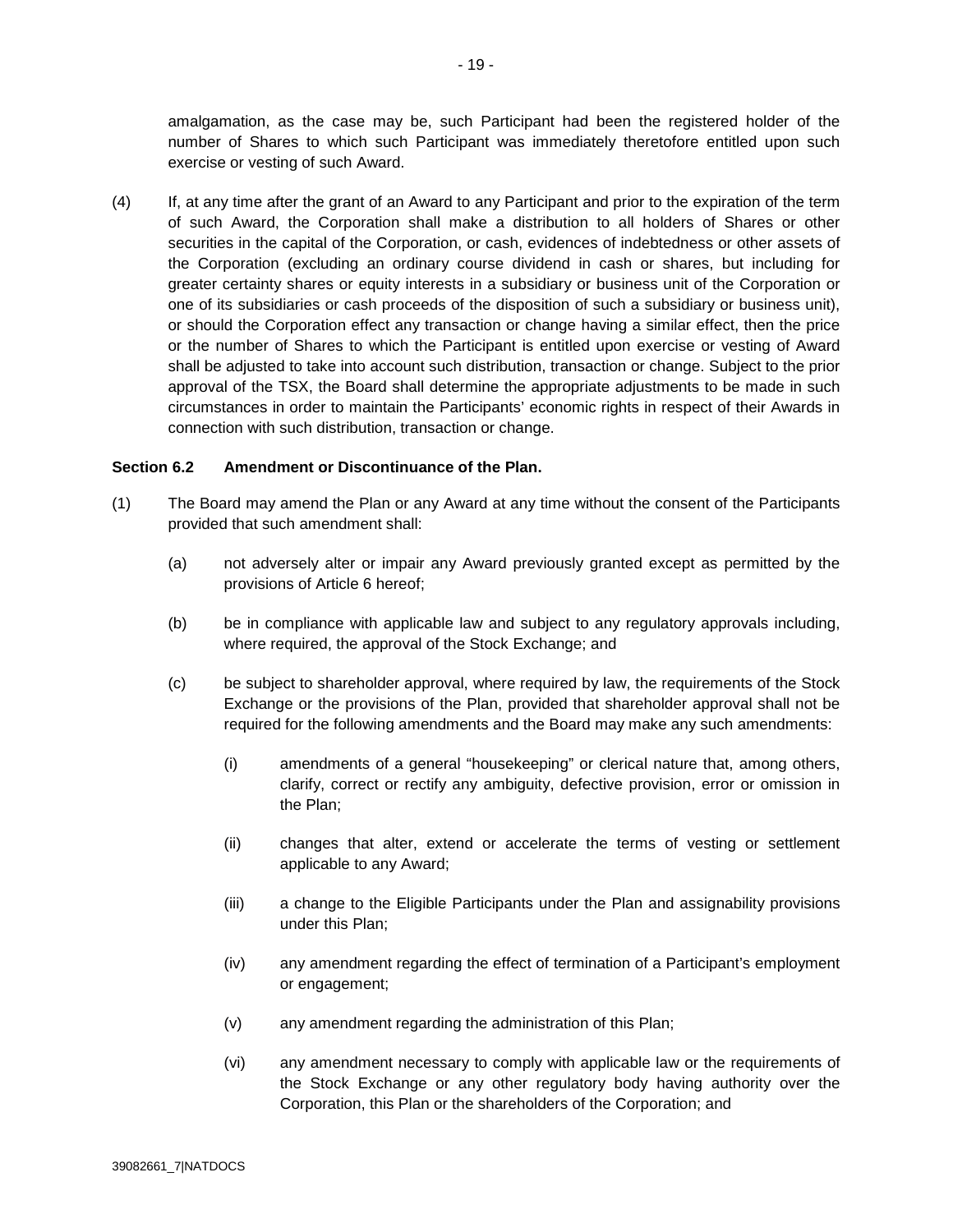- (vii) any other amendment that does not require the shareholder approval under Section 6.2(2).
- (2) Notwithstanding Section 6.2(1)(c), the Board shall be required to obtain shareholder approval to make the following amendments:
	- (a) any change to the maximum number of Shares issuable from treasury under the Plan, except such increase by operation of Section 2.5 and in the event of an adjustment pursuant to Article 6;
	- (b) any amendment which reduces the exercise price of any Award, except in the case of an adjustment pursuant to Article 6;
	- (c) any amendment that would permit the introduction or reintroduction of Non-Employee Directors as Eligible Participants on a discretionary basis or any amendment that increases the limits previously imposed on Non-Employee Director participation;
	- (d) any amendment to remove or to exceed the insider participation limit set out in Section  $2.6(2)$ ;
	- (e) any amendment which would permit Awards granted under the Plan to be transferable or assignable other than for normal estate settlement purposes; and
	- (f) any amendment to the amendment provisions of the Plan.
- (3) The Board may, subject to applicable regulatory approvals and legislative requirements, decide that any of the provisions hereof concerning the effect of termination of the Participant's employment shall not apply for any reason acceptable to the Board.

### **Section 6.3 Change of Control.**

- (1) Notwithstanding any other provision of this Plan, in the event of a Change of Control, the surviving, successor or acquiring entity shall assume any Awards or shall substitute similar options or share units for the outstanding Awards, as applicable. If the surviving, successor or acquiring entity does not assume the outstanding Awards or substitute similar options or share units for the outstanding Awards, as applicable, or if the Board otherwise determines in its discretion, the Corporation shall give written notice to all Participants advising that the Plan shall be terminated effective immediately prior to the Change of Control and all Options, RSUs (and related Dividend Share Units) and a specified number of PSUs (and related Dividend Share Units) shall be deemed to be vested and, unless otherwise exercised, settled, forfeited or cancelled prior to the termination of the Plan, shall expire or, with respect to RSUs and PSUs be settled, immediately prior to the termination of the Plan. The number of PSUs which are deemed to be vested shall be determined by the Board, in its sole discretion, having regard to the level of achievement of the Performance Vesting Conditions prior to the Change of Control.
- (2) In the event of a Change of Control, the Board has the power to: (i) make such other changes to the terms of the Awards as it considers fair and appropriate in the circumstances, provided such changes are not adverse to the Participants; (ii) otherwise modify the terms of the Awards to assist the Participants to tender into a takeover bid or other arrangement leading to a Change of Control, and thereafter; and (iii) terminate, conditionally or otherwise, the Awards not exercised or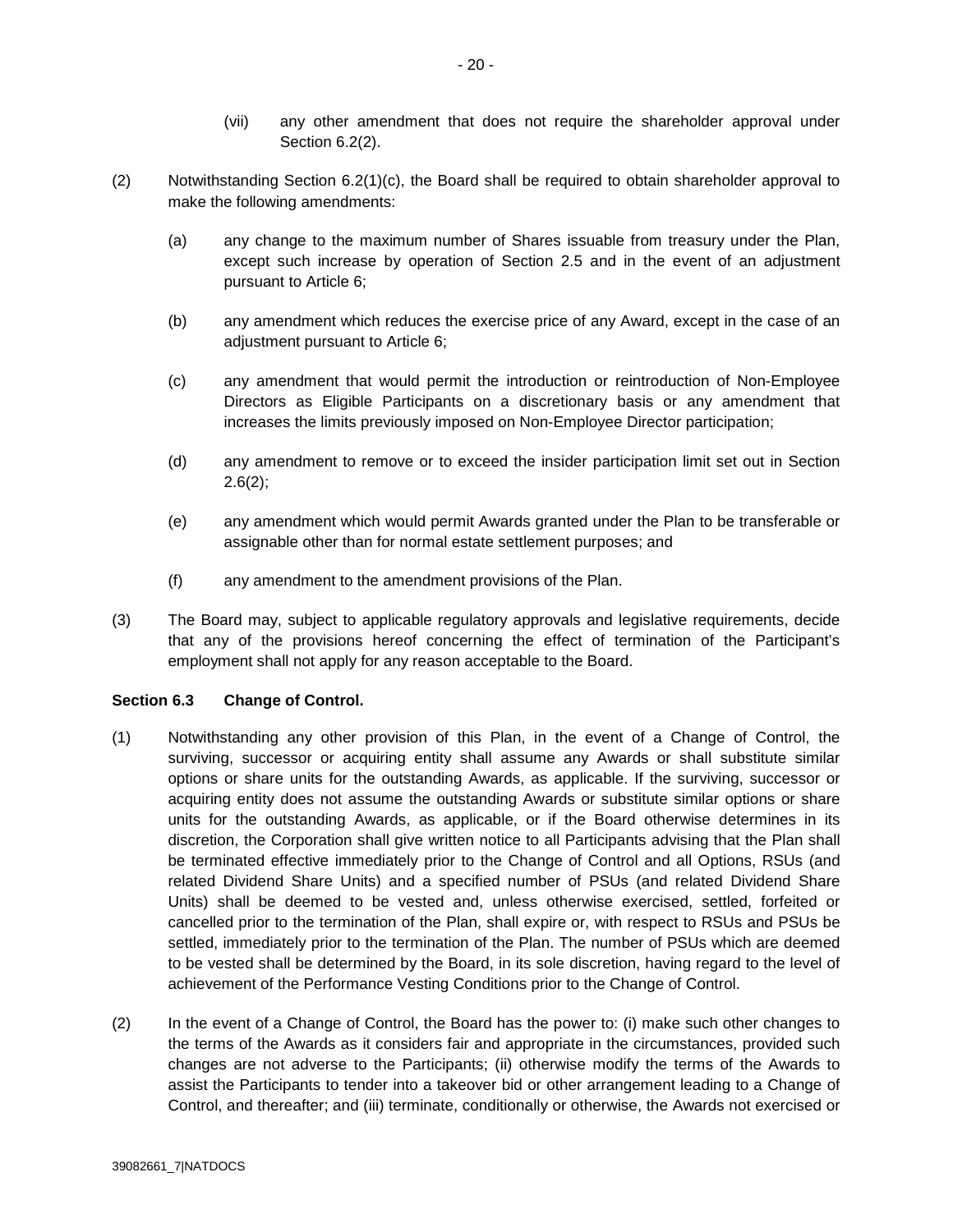settled, as applicable, following successful completion of such Change of Control. If the Change of Control is not completed within the time specified therein (as the same may be extended), the Awards which vest pursuant to this Section 6.3 shall be returned by the Corporation to the Participant and, if exercised or settled, as applicable, the Shares issued on such exercise or settlement shall be reinstated as authorized but unissued Shares and the original terms applicable to such Awards shall be reinstated.

#### **ARTICLE 7 MISCELLANEOUS**

# **Section 7.1 Currency.**

Unless otherwise specifically provided, all references to dollars in this Plan are references to Canadian dollars.

### **Section 7.2 Compliance and Award Restrictions.**

- (1) The Corporation's obligation to issue and deliver Shares under any Award is subject to: (i) the completion of such registration or other qualification of such Shares or obtaining approval of such regulatory authority as the Corporation shall determine to be necessary or advisable in connection with the authorization, issuance or sale thereof; (ii) the admission of such Shares to listing on any stock exchange on which such Shares may then be listed; and (iii) the receipt from the Participant of such representations, agreements and undertakings as to future dealings in such Shares as the Corporation determines to be necessary or advisable in order to safeguard against the violation of the securities laws of any jurisdiction. The Corporation shall take all reasonable steps to obtain such approvals, registrations and qualifications as may be necessary for the issuance of such Shares in compliance with applicable securities laws and for the listing of such Shares on any stock exchange on which such Shares are then listed.
- (2) The Participant agrees to fully cooperate with the Corporation in doing all such things, including executing and delivering all such agreements, undertakings or other documents or furnishing all such information as is reasonably necessary to facilitate compliance by the Corporation with such laws, rule and requirements, including all tax withholding and remittance obligations.
- (3) No Awards will be granted where such grant is restricted pursuant to the terms of any trading policies or other restrictions imposed by the Corporation.
- (4) The Corporation is not obliged by any provision of this Plan or the grant of any Award under this Plan to issue or sell Shares if, in the opinion of the Board, such action would constitute a violation by the Corporation or a Participant of any laws, rules and regulations or any condition of such approvals. If Shares cannot be issued to a Participant upon the exercise or settlement of an Award due to legal or regulatory restrictions, the obligation of the Corporation to issue such Shares will terminate and, if applicable, any funds paid to the Corporation in connection with the exercise of any Options will be returned to the applicable Participant as soon as practicable.

### **Section 7.3 Use of an Administrative Agent and Trustee.**

The Board may in its sole discretion appoint from time to time one or more entities to act as administrative agent to administer the Awards granted under the Plan and to act as trustee to hold and administer the assets that may be held in respect of Awards granted under the Plan, the whole in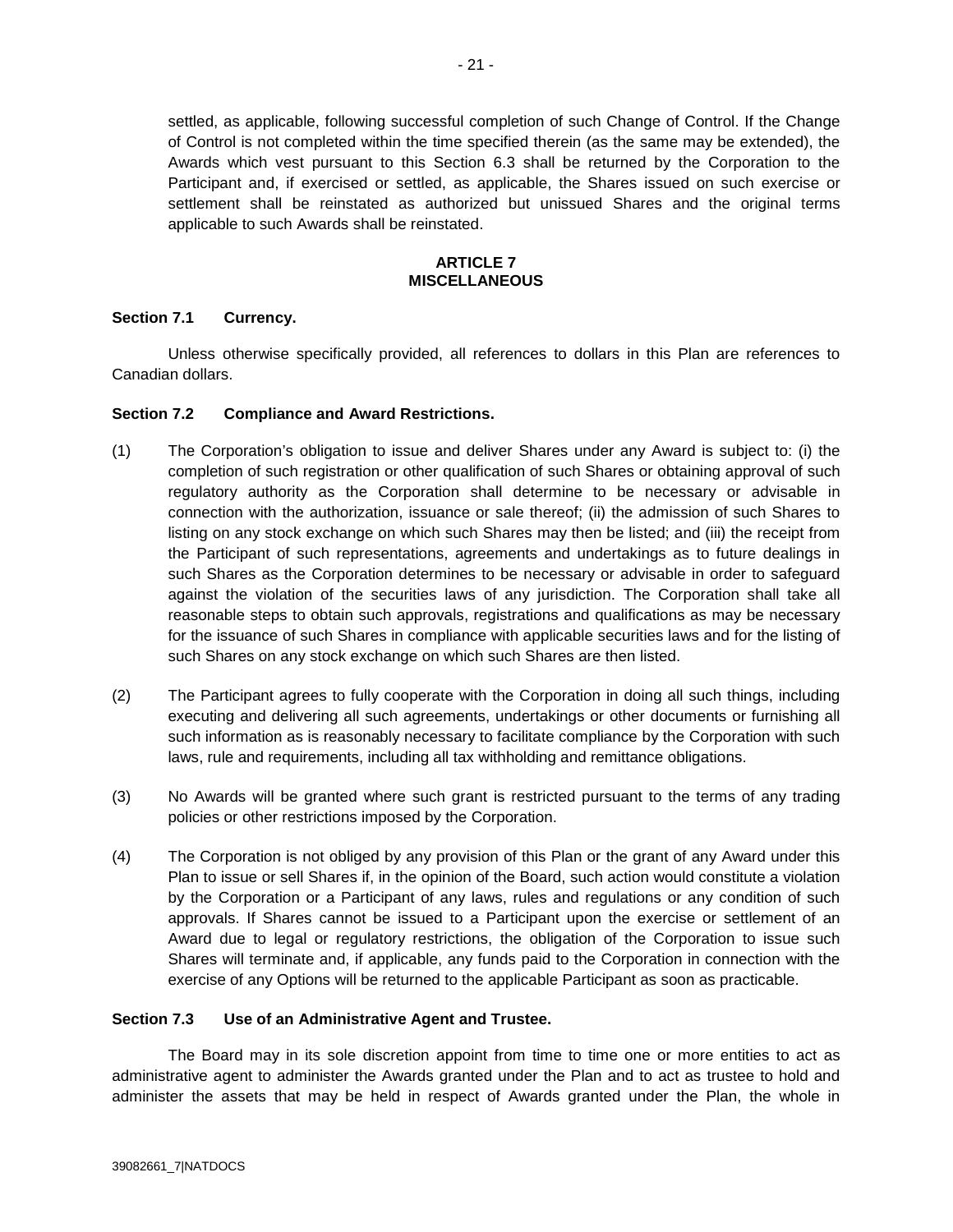accordance with the terms and conditions determined by the Board in its sole discretion. The Corporation and the administrative agent will maintain records showing the number of Awards granted to each Participant under the Plan.

# **Section 7.4 Tax Withholding.**

- (1) Notwithstanding any other provision of this Plan, all distributions, delivery of awards, Shares or payments to a Participant (or to the liquidator, executor or administrator, as the case may be, of the estate of the Participant) under the Plan shall be made net of applicable taxes and source deductions. If the event giving rise to the withholding obligation involves an issuance or delivery of Shares, then, the withholding obligation may be satisfied by (a) having the Participant elect to have the appropriate number of such Shares sold by the Corporation, the Corporation's transfer agent and registrar or any trustee appointed by the Corporation pursuant to Section 7.1 hereof, on behalf of and as agent for the Participant as soon as permissible and practicable, with the proceeds of such sale being delivered to the Corporation, which will in turn remit such amounts to the appropriate governmental authorities, (b) having additional amounts withheld from other cash remuneration which may be paid to the Participant, (c) having the Participant pay the withholding amount to the Corporation, or (d) any other mechanism as may be required or appropriate to conform with local tax and other rules.
- (2) The sale of Shares by the Corporation, or by a broker engaged by the Corporation (the "**Broker**"), under Section 7.4(1) or under any other provision of the Plan will be made on the Stock Exchange. The Participant consents to such sale and grants to the Corporation an irrevocable power of attorney to effect the sale of such Shares on his behalf and acknowledges and agrees that (i) the number of Shares sold will be, at a minimum, sufficient to fund the withholding obligations net of all selling costs, which costs are the responsibility of the Participant and which the Participant hereby authorizes to be deducted from the proceeds of such sale; (ii) in effecting the sale of any such Shares, the Corporation or the Broker will exercise its sole judgment as to the timing and the manner of sale and will not be obligated to seek or obtain a minimum price; and (iii) neither the Corporation nor the Broker will be liable for any loss arising out of such sale of the Shares including any loss relating to the pricing, manner or timing of the sales or any delay in transferring any Shares to a Participant or otherwise.
- (3) The Participant further acknowledges that the sale price of the Shares will fluctuate with the market price of the Shares and no assurance can be given that any particular price will be received upon any sale.
- (4) Notwithstanding the first paragraph of this Section 7.4, the applicable tax withholdings may be waived where the Participant directs in writing that a payment be made directly to the Participant's registered retirement savings plan in circumstances to which regulation 100(3) of the regulations of the Tax Act apply.

# **Section 7.5 Reorganization of the Corporation.**

The existence of any Awards shall not affect in any way the right or power of the Corporation or its shareholders to make or authorize any adjustment, recapitalization, reorganization or other change in the Corporation's capital structure or its business, or any amalgamation, combination, merger or consolidation involving the Corporation or to create or issue any bonds, debentures, shares or other securities of the Corporation or the rights and conditions attaching thereto or to affect the dissolution or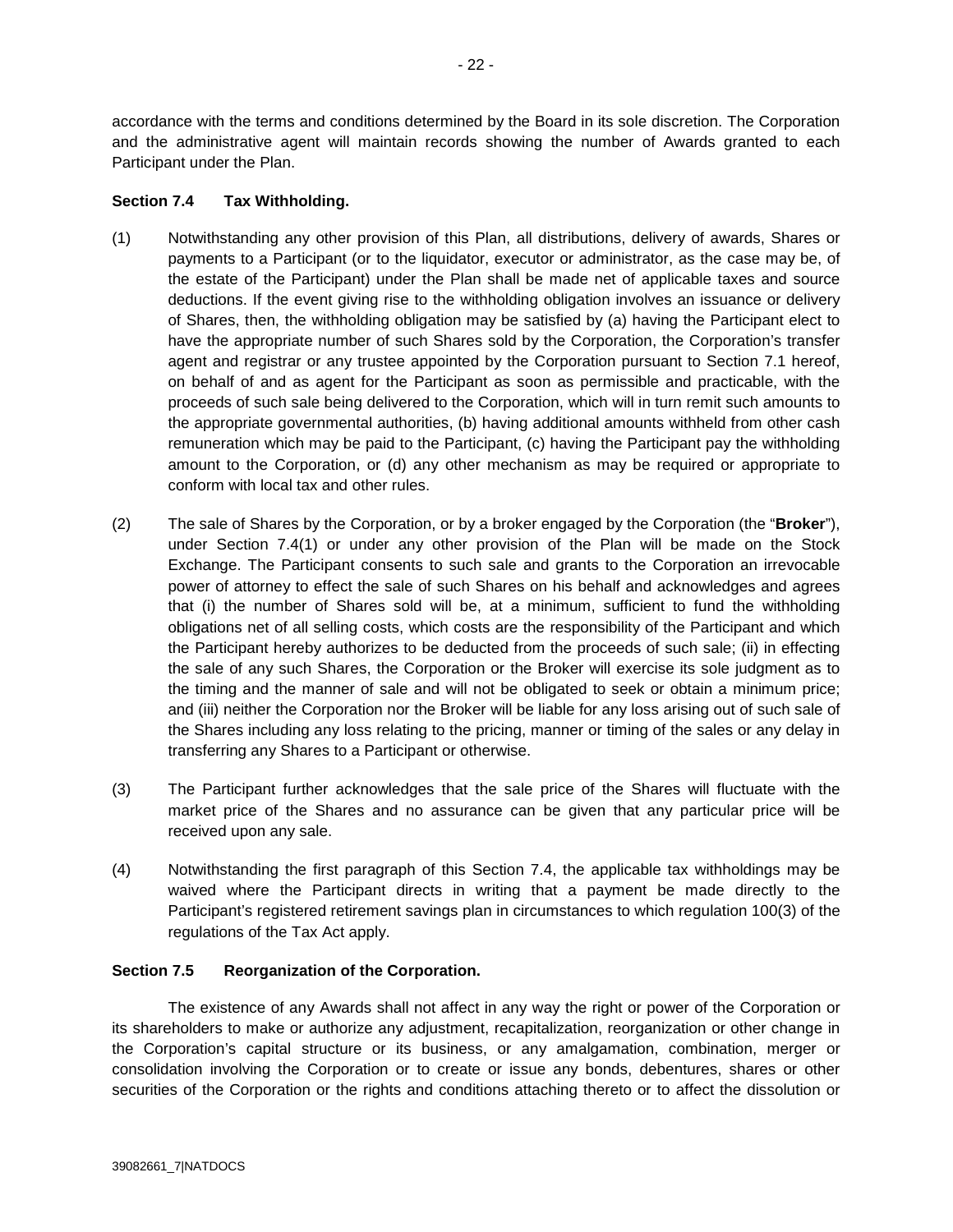liquidation of the Corporation or any sale or transfer of all or any part of its assets or business, or any other corporate act or proceeding, whether of a similar nature or otherwise.

## **Section 7.6 Governing Laws.**

The Plan and all matters to which reference is made herein shall be governed by and interpreted in accordance with the laws of the Province of Ontario and the federal laws of Canada applicable therein.

## **Section 7.7 Severability.**

The invalidity or unenforceability of any provision of the Plan shall not affect the validity or enforceability of any other provision and any invalid or unenforceable provision shall be severed from the Plan.

 $\star$   $\star$   $\star$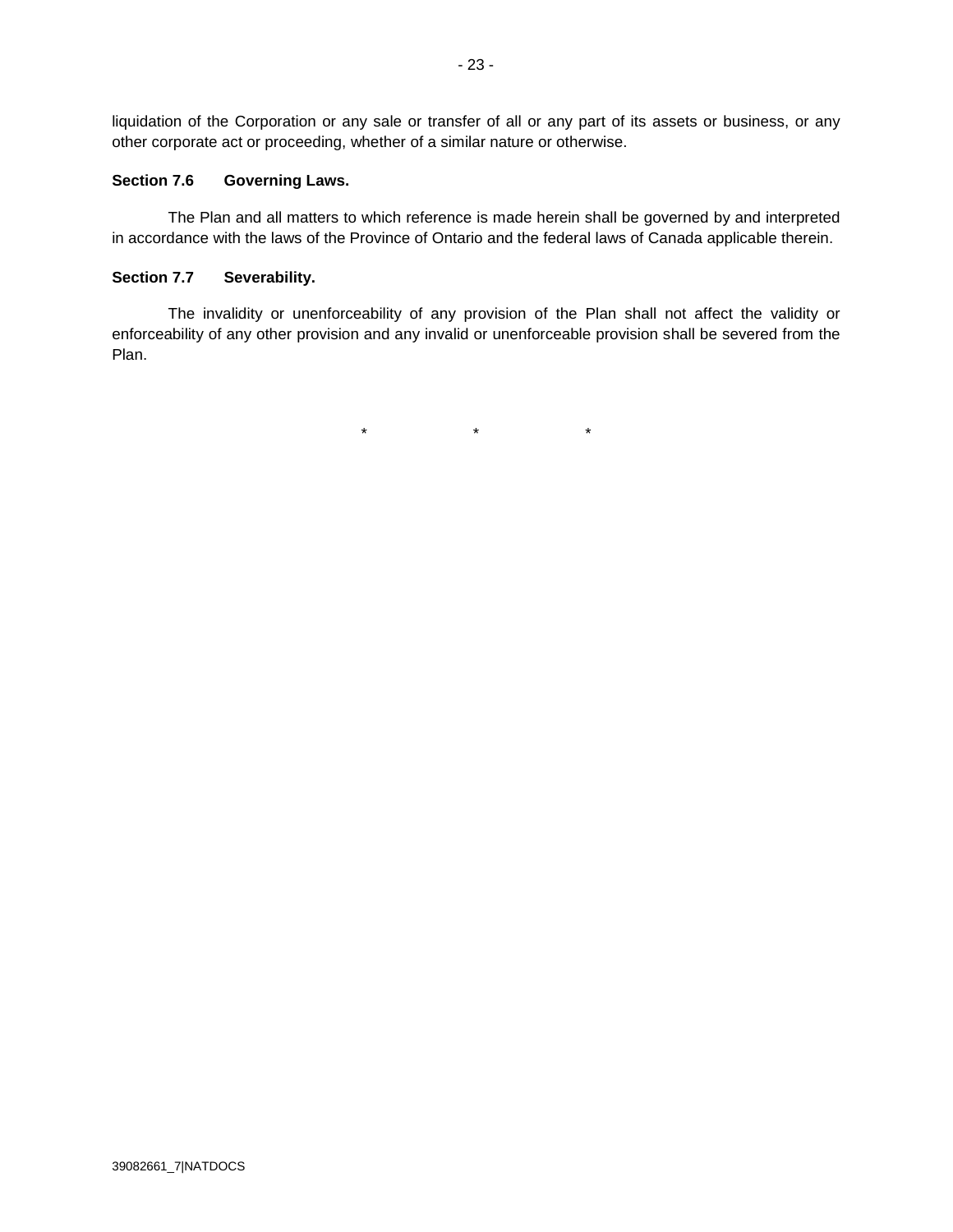# **ADDENDUM FOR U.S. PARTICIPANTS AVICANNA INC. OMNIBUS LONG-TERM INCENTIVE PLAN**

The provisions of this Addendum apply to Awards held by a U.S. Participant. All capitalized terms used in this Addendum but not defined in Section 1 below have the meanings attributed to them in the Plan. The Section references set forth below match the Section references in the Plan. This Addendum shall have no other effect on any other terms and provisions of the Plan except as set forth below.

## 1. **Definitions**

"**cause**" has the meaning attributed under Section 5.3(1)(a) of the Plan, provided however that the Participant has provided the Corporation (or applicable Subsidiary) with written notice of the acts or omissions constituting grounds for "cause" within 90 days of such act or omission and the Corporation (or applicable Subsidiary) shall have failed to rectify, as determined by the Board acting reasonably, any such acts or omissions within 30 days of the Corporation's (or applicable Subsidiary's) receipt of such notice.

"**Separation from Service**" means, with respect to a U.S. Participant, any event that may qualify as a separation from service under Treasury Regulation Section 1.409A-1(h). A U.S. Participant shall be deemed to have separated from service if he or she dies, retires, or otherwise has a termination of employment as defined under Treasury Regulation Section 1.409A-1(h).

"**Specified Employee**" has the meaning set forth in Treasury Regulation Section 1.409A-1(i).

# 2. **Expiry Date of Options**

Notwithstanding anything to the contrary in Section 3.4 of the Plan or otherwise, in no event, including as a result of any Black- Out Period or any termination of employment, shall the expiration of any Option issued to a U.S. Participant be extended beyond the original Expiry Date if such Option has an Exercise Price that is less than the Market Value on the date of the proposed extension.

### 3. **Non-Employee Directors**

A Non-Employee Director who is also a U.S. Participant and wishes to have all or any part of his or her annual retainer fees paid in the form of RSUs shall irrevocably elect such payment form by December 31 of the year prior to the calendar year during which the annual retainer fees are to be earned. Any election made under this Section 3 shall be irrevocable during the calendar year to which it applies, and shall apply to annual retainers earned in future calendar years unless and until the U.S. Participant makes a later election in accordance with the terms of this Section 3 of the Addendum. With respect to the calendar year in which a U.S. Participant becomes a Non-Employee Director, so long as such individual has never previously been eligible to participate in any deferred compensation plan sponsored by the Corporation, such individual may make the election described in this Section 3 of the Addendum within the first 30 days of becoming eligible to participate in the Plan, but solely with respect to the portion of the annual retainer not earned before the date such election is made. Notwithstanding anything to the contrary in Article 4 of the Plan and except as otherwise set forth herein, any RSUs issued to a U.S. Participant that is a Non-Employee Director in lieu of retainer fees shall be settled on earlier of (i) the U.S. Participant's Separation from Service, or (ii) a Change of Control provided that such change in control event constitutes a change in control within the meaning of Section 409A.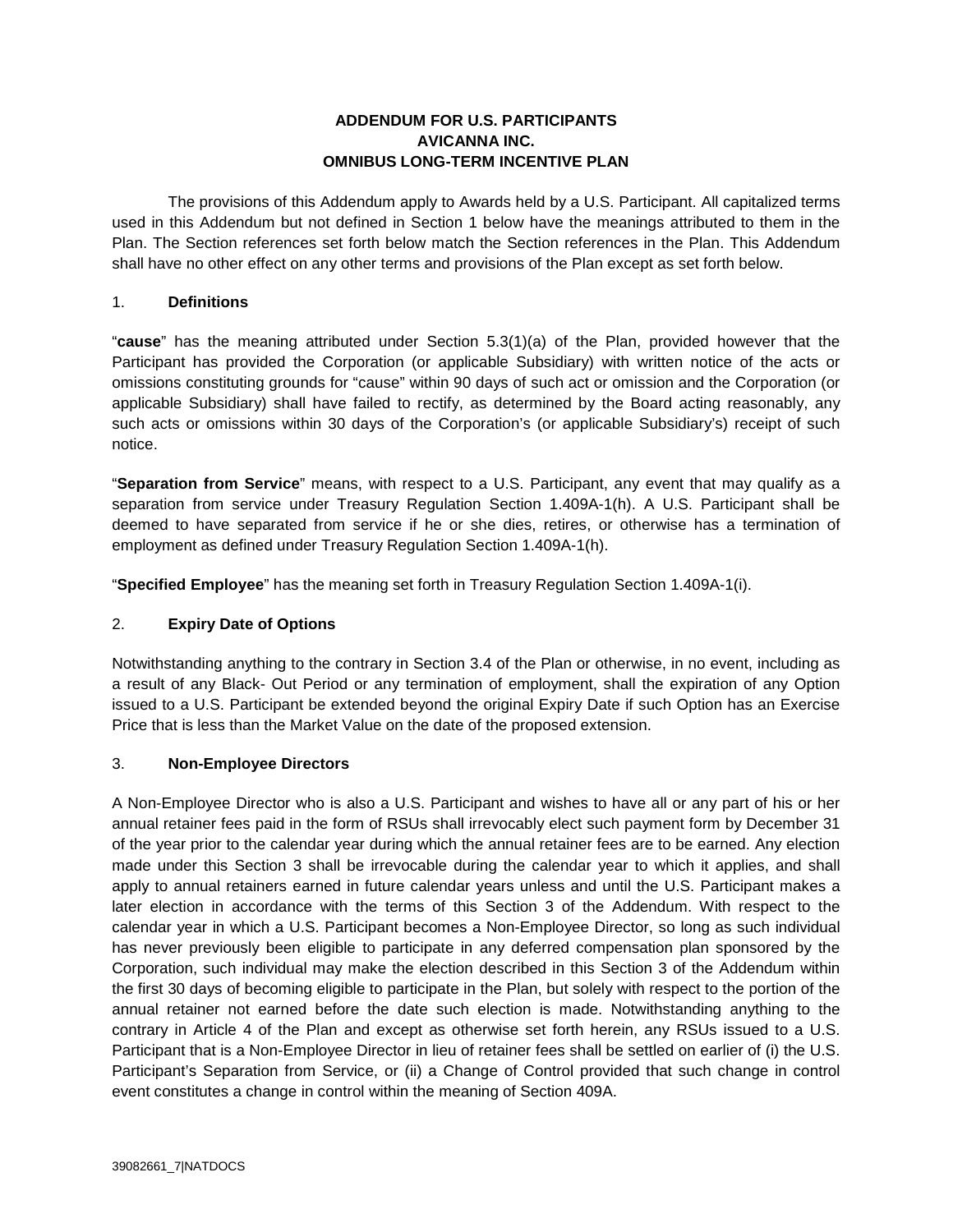# 4. **Settlement of Share Unit Awards.**

- (a) Notwithstanding anything to the contrary in Article 4 of the Plan and except as otherwise set forth herein, all of the vested Share Units subject to any RSU or PSU shall be settled on earlier of (i) the date set forth in the U.S. Participant's Share Unit Settlement Notice which shall be no later than the fifth anniversary of the applicable Share Unit Vesting Determination Date, (ii) the U.S. Participant's Separation from Service, or (iii) a Change of Control provided that such change in control event constitutes a change in control within the meaning of Section 409A.
- (b) Notwithstanding Section 4.6(1)(b) of the Plan, any U.S. Participant must deliver to the Corporation a Share Unit Settlement Notice specifying the Share Unit Settlement Date and form of settlement for his or her RSUs or PSUs on or prior to December 31 of the calendar year prior to the calendar year of the grant; provided that, the Share Unit Settlement Date may be specified at any time prior to the grant date, if the award requires the U.S. Participant's continued service for not less than 12 months after the grant date in order to vest in such Award. Any such election of Share Unit Settlement Date shall be irrevocable as of the last date in which it is permitted to be made in accordance with the forgoing sentence. Notwithstanding the foregoing, if any U.S. Participant fails to timely submit a Share Unit Settlement Notice in accordance with the foregoing, then such U.S. Participant's Share Unit Settlement Date shall be deemed to be the fifth anniversary of the Share Unit Vesting Determination Date, in addition, such settlement shall be in the form of Shares, Cash Equivalent, or a combination of both as determined by the Corporation in its sole discretion.
- (c) For the avoidance of doubt, Section 4.6(4) of the Plan shall not apply to any Award issued to a U.S. Participant.

# 5. **Dividend Share Units**

For purposes of clarity, any Dividend Share Units issued to any U.S. Participant shall be settled at the same time as the underlying RSUs or PSUs for which they were awarded.

# 6. **Termination of Employment**

- (a) Notwithstanding Section 5.3(1)(b) of the Plan, any unvested Share Units held by a Participant that retires shall be deemed vested as of the Termination Date and shall be settled at such time as set forth in Section 3 to this Addendum.
- (b) For the avoidance of doubt, in the event that a U.S. Participant dies, his or her vested Options shall expire on the earlier of the original expiry date or one hundred and eighty days after the death of such Participant.

# 7. **Specified Employee**

Each grant of Share Units to a U.S. Participant is intended to be exempt from or comply with Code Section 409A. To the extent any Award is subject to Section 409A, then

(a) all payments to be made upon a U.S. Participant's Termination Date shall only be made upon such individual's Separation from Service.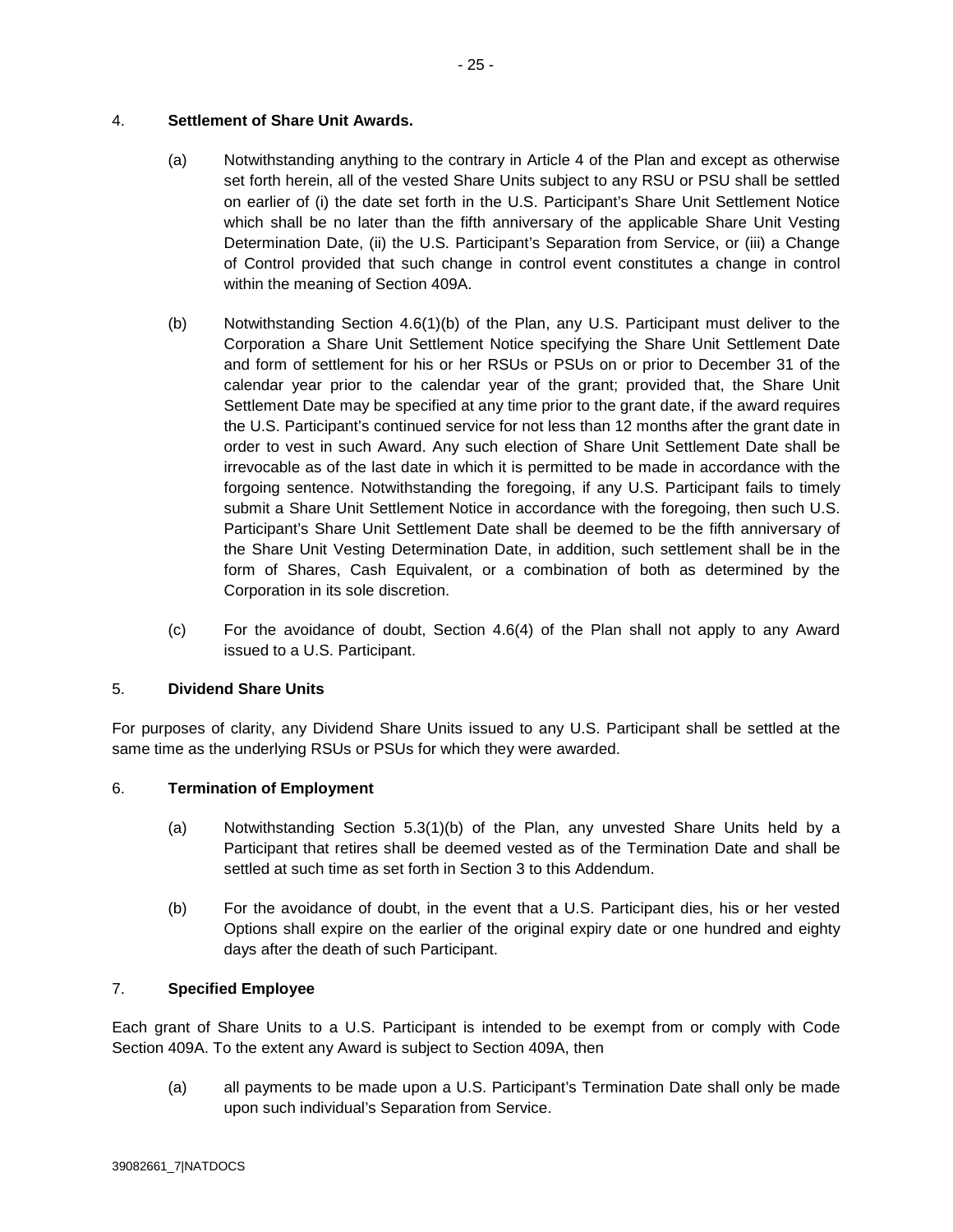(b) if on the date of the U.S. Participant's Separation from Service the Corporation's shares (or shares of any other Corporation that is required to be aggregated with the Corporation in accordance with the requirements of Code Section 409A) is publicly traded on an established securities market or otherwise and the U.S. Participant is a Specified Employee, then the benefits payable to the Participant under the Plan that are payable due to the U.S. Participant's Separation from Service shall be postponed until the earlier of the originally scheduled date and six months following the U.S. Participant's Separation from Service. The postponed amount shall be paid to the U.S. Participant in a lump sum within 30 days after the earlier of the originally scheduled date and the date that is six months following the U.S. Participant's Separation from Service. If the U.S. Participant dies during such six month period and prior to the payment of the postponed amounts hereunder, the amounts delayed on account of Code Section 409A shall be paid to the U.S. Participant's estate within 60 days following the U.S. Participant's death.

# 8. **Adjustments.**

Notwithstanding anything to the contrary in Article 6 of the Plan, any adjustment to an Option held by any U.S. Participant shall be made in compliance with the Code which for the avoidance of doubt may include an adjustment to the number of Shares subject thereto, in addition to an adjustment to the Exercise Price thereof.

## 9. **General**

Notwithstanding any provision of the Plan to the contrary, all provisions of the Plan shall be construed and interpreted in a manner consistent with the requirements for avoiding taxes or penalties under Section 409A. If any provision of the Plan contravenes Code Section 409A or could cause the U.S. Participant to incur any tax, interest or penalties under Code Section 409A, the Board may, in its sole discretion and without the U.S. Participant's consent, modify such provision to: (i) comply with, or avoid being subject to, Code Section 409A, or to avoid incurring taxes, interest and penalties under Code Section 409A; and/or (ii) maintain, to the maximum extent practicable, the original intent and economic benefit to the U.S. Participant of the applicable provision without materially increasing the cost to the Corporation or contravening Code Section 409A. However, the Corporation shall have no obligation to modify the Plan or any Share Unit and does not guarantee that Share Units will not be subject to taxes, interest and penalties under Code Section 409A. Each U.S. Participant is solely responsible and liable for the satisfaction of all taxes and penalties that may be imposed on or for the account of such U.S. Participant in connection with the Plan or any other plan maintained by the Corporation (including any taxes and penalties under Section 409A), and neither the Corporation nor any Subsidiary of the Corporation shall have any obligation to indemnify or otherwise hold such U.S. Participant (or any beneficiary) harmless from any or all of such taxes or penalties.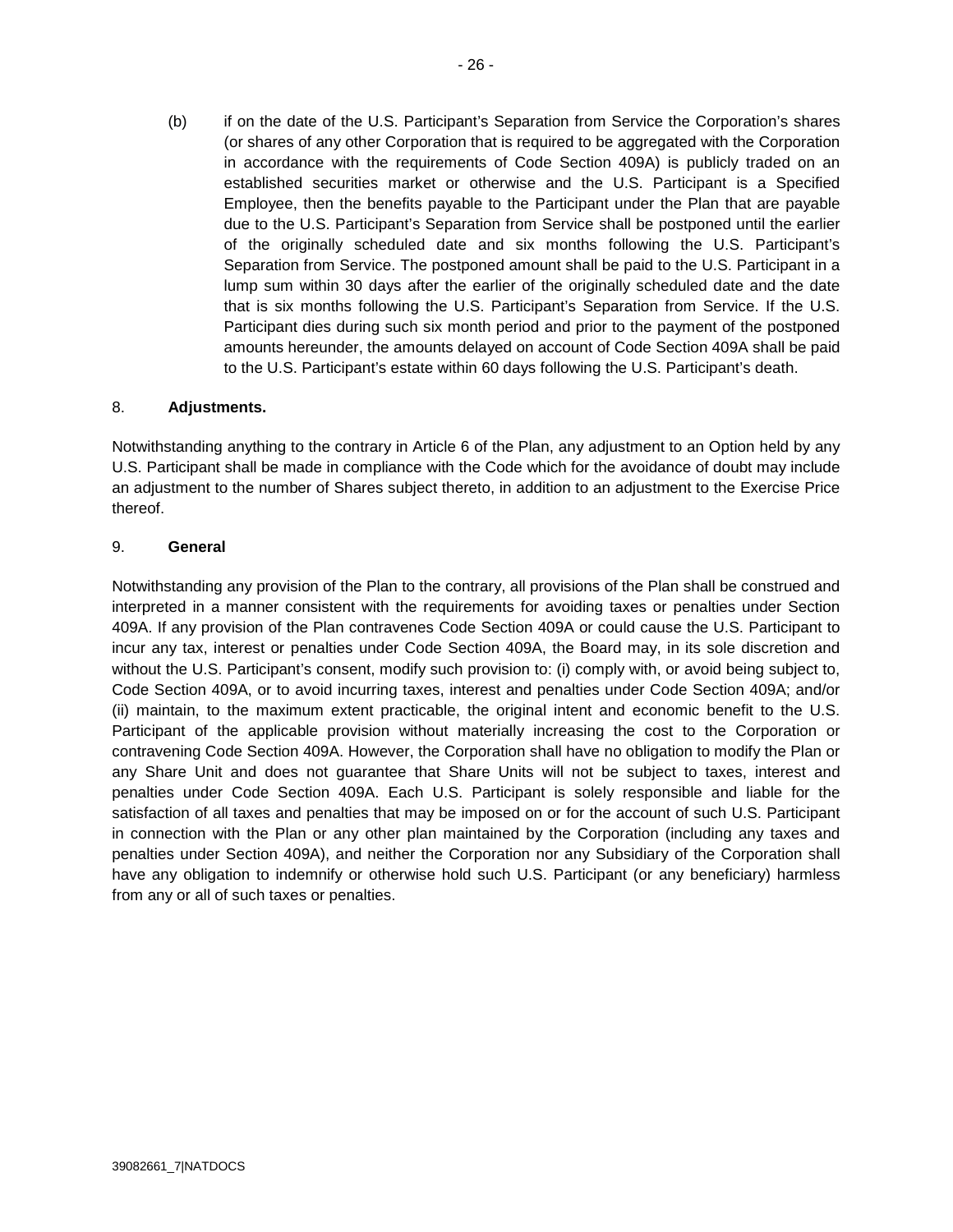## **APPENDIX "A"**

### **FORM OF OPTION AGREEMENT**

## **AVICANNA INC.**

## **OPTION AGREEMENT**

This Stock Option Agreement (the "**Option Agreement**") is granted by Avicanna Inc. (the "**Corporation**"), in favour of the optionee named below (the "**Optionee**") pursuant to and on the terms and subject to the conditions of the Corporation's Omnibus Long-Term Incentive Plan (the "**Plan**"). Capitalized terms used and not otherwise defined in this Option Agreement shall have the meanings set forth in the Plan.

The terms of the option (the "**Option**"), in addition to those terms set forth in the Plan, are as follows:

- 1. **Optionee**. The Optionee is  $\lceil \bullet \rceil$  and the address of the Optionee is currently  $\lceil \bullet \rceil$ .
- 2. **Number of Shares**. The Optionee may purchase up to [ $\bullet$ ] Shares of the Corporation (the "**Option Shares**") pursuant to this Option, as and to the extent that the Option vests and becomes exercisable as set forth in section 6 of this Option Agreement.
- 3. **Exercise Price**. The exercise price is Cdn \$ [ $\bullet$ ] per Option Share (the "**Exercise Price**").
- 4. **Date Option Granted**. The Option was granted on [ $\bullet$ ].
- 5. **Expiry Date**. The Option terminates on  $[•]$ . (the "**Expiry Date**").
- 6. **Vesting**. The Option to purchase Option Shares shall vest and become exercisable as follows:

 $[•]$ 

- 7. **Exercise of Options**. In order to exercise the Option, the Optionee shall notify the Corporation in the form annexed hereto as Schedule "A", whereupon the Corporation shall use reasonable efforts to cause the Optionee to receive a certificate representing the relevant number of fully paid and non-assessable Shares in the Corporation.
- 8. **Transfer of Option**. The Option is not-transferable or assignable except in accordance with the Plan.
- 9. **Inconsistency**. This Option Agreement is subject to the terms and conditions of the Plan and, in the event of any inconsistency or contradiction between the terms of this Option Agreement and the Plan, the terms of the Plan shall govern.
- 10. **Severability**. Wherever possible, each provision of this Option Agreement shall be interpreted in such manner as to be effective and valid under applicable law, but if any provision of this Option Agreement is held to be invalid, illegal or unenforceable in any respect under any applicable law or rule in any jurisdiction, such invalidity, illegality or unenforceability shall not affect any other provision or any other jurisdiction, but this Option Agreement shall be reformed, construed and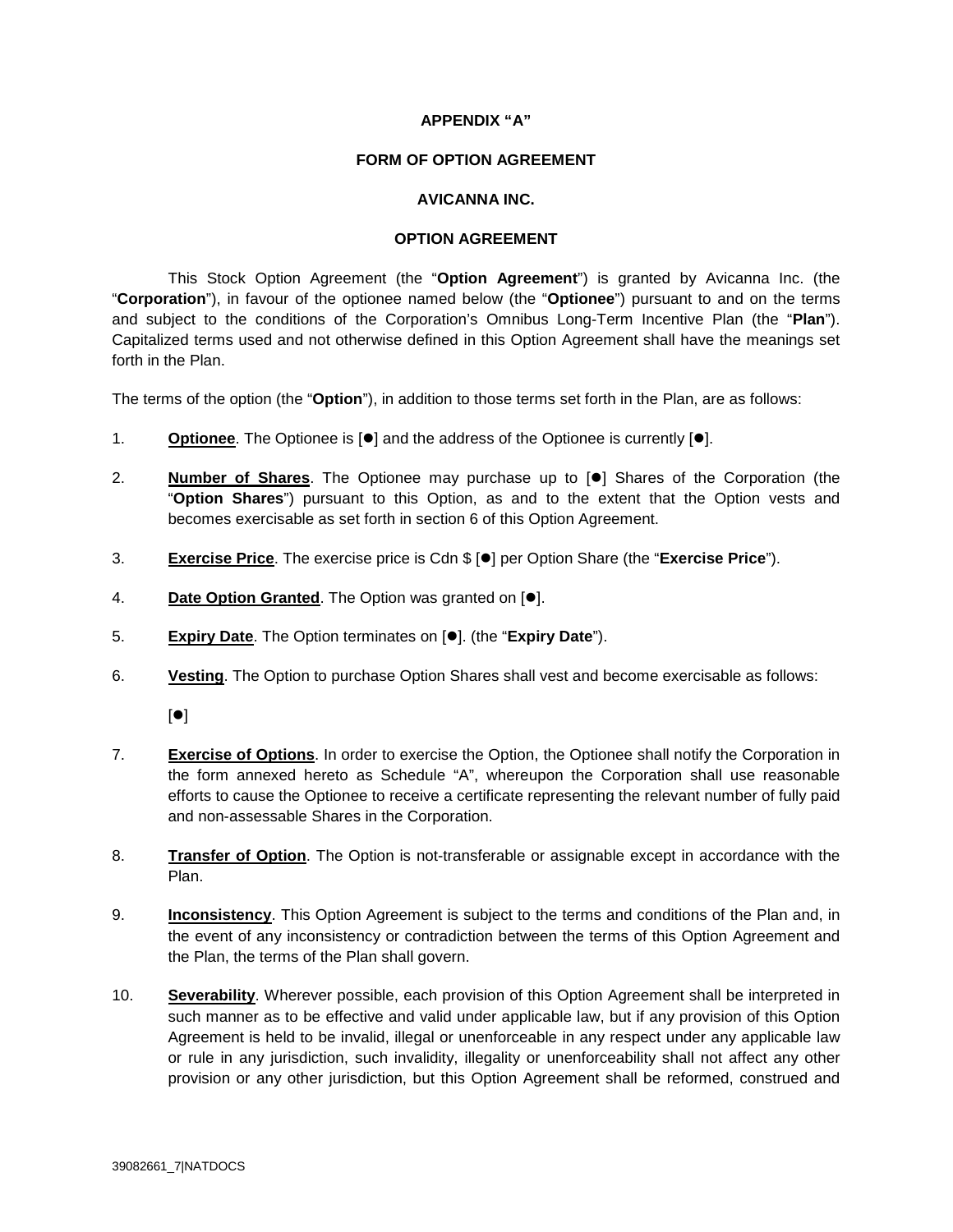enforced in such jurisdiction as if such invalid, illegal or unenforceable provision had never been contained herein.

- 11. **Entire Agreement**. This Option Agreement and the Plan embody the entire agreement and understanding among the parties and supersede and preempt any prior understandings, agreements or representations by or among the parties, written or oral, which may have related to the subject matter hereof in any way.
- 12. **Successors and Assigns**. This Option Agreement shall bind and enure to the benefit of the Optionee and the Corporation and their respective successors and permitted assigns.
- 13. **Time of the Essence**. Time shall be of the essence of this Agreement and of every part hereof.
- 14. Governing Law. This Agreement and the Option shall be governed by and interpreted and enforced in accordance with the laws of the Province of Ontario and the federal laws of Canada applicable therein.
- 15. **Counterparts**. This Option Agreement may be executed in separate counterparts, each of which is deemed to be an original and all of which taken together constitute one and the same agreement.

By signing this Agreement, the Optionee acknowledges that the Optionee has been provided a copy of and has read and understands the Plan and agrees to the terms and conditions of the Plan and this Option Agreement.

IN WITNESS WHEREOF the parties hereof have executed this Option Agreement as of the \_\_ day of \_\_\_\_\_\_\_\_\_\_\_\_\_\_\_\_\_\_\_\_\_\_\_\_\_\_\_\_\_\_\_\_\_, 20\_\_\_\_\_\_.

# **AVICANNA INC.**

Per: Name: Title:

Witness *Mitness Mitness Mitness Mitness Mitness Mitness Mitness Mitness Mitness Mitness Mitness Mitness Mitness Mitness Mitness Mitness Mitness Mitness*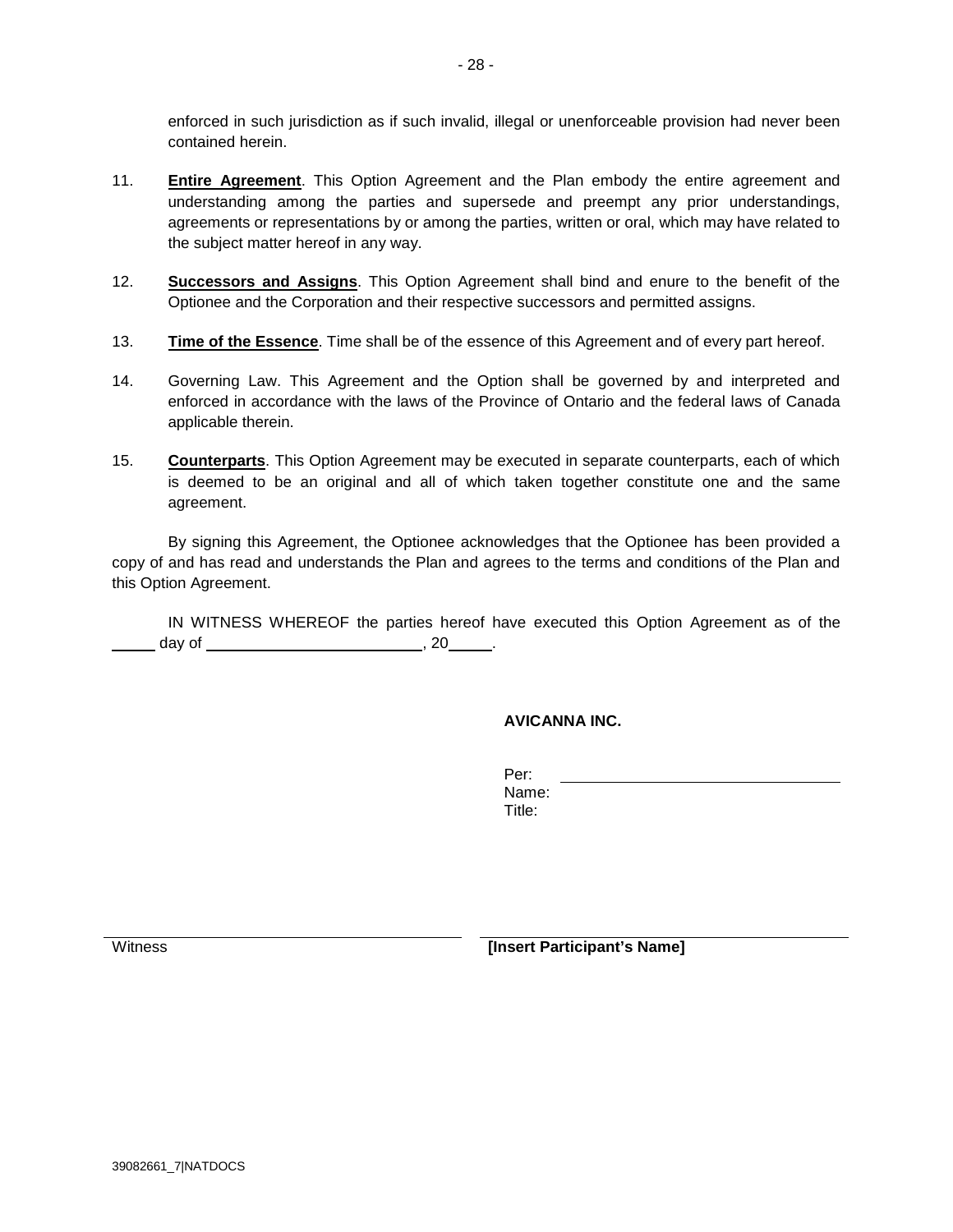## **SCHEDULE "A"**

## **ELECTION TO EXERCISE STOCK OPTIONS**

## TO: AVICANNA INC. (the "**Corporation**")

The undersigned Optionee hereby elects to exercise Options granted by the Corporation to the undersigned pursuant to an Award Agreement dated and the state of the state of the state of the under the under the Corporation's Omnibus Long-Term Incentive Plan (the "**Plan**"), for the number Shares set forth below. Capitalized terms used herein and not otherwise defined shall have the meanings given to them in the Plan.

Number of Shares to be Acquired:

| Exercise Price (per Share):                                                                                                                                         | $Cdn.\$ |
|---------------------------------------------------------------------------------------------------------------------------------------------------------------------|---------|
| Aggregate Purchase Price:                                                                                                                                           | Cdn.\$  |
| Amount enclosed that is payable on account of any<br>source deductions relating to this Option exercise<br>(contact the Corporation for details of such<br>amount): | Cdn.\$  |

□ Or check here if alternative arrangements have been made with the Corporation;

and hereby tenders a certified cheque, bank draft or other form of payment confirmed as acceptable by the Corporation for such aggregate purchase price, and, if applicable, all source seductions, and directs such Shares to be registered in the name of \_\_\_\_

I hereby agree to file or cause the Corporation to file on my behalf, on a timely basis, all insider reports and other reports that I may be required to file under applicable securities laws. I understand that this request to exercise my Options is irrevocable.

DATED this day of , .

Signature of Participant

Name of Participant (Please Print)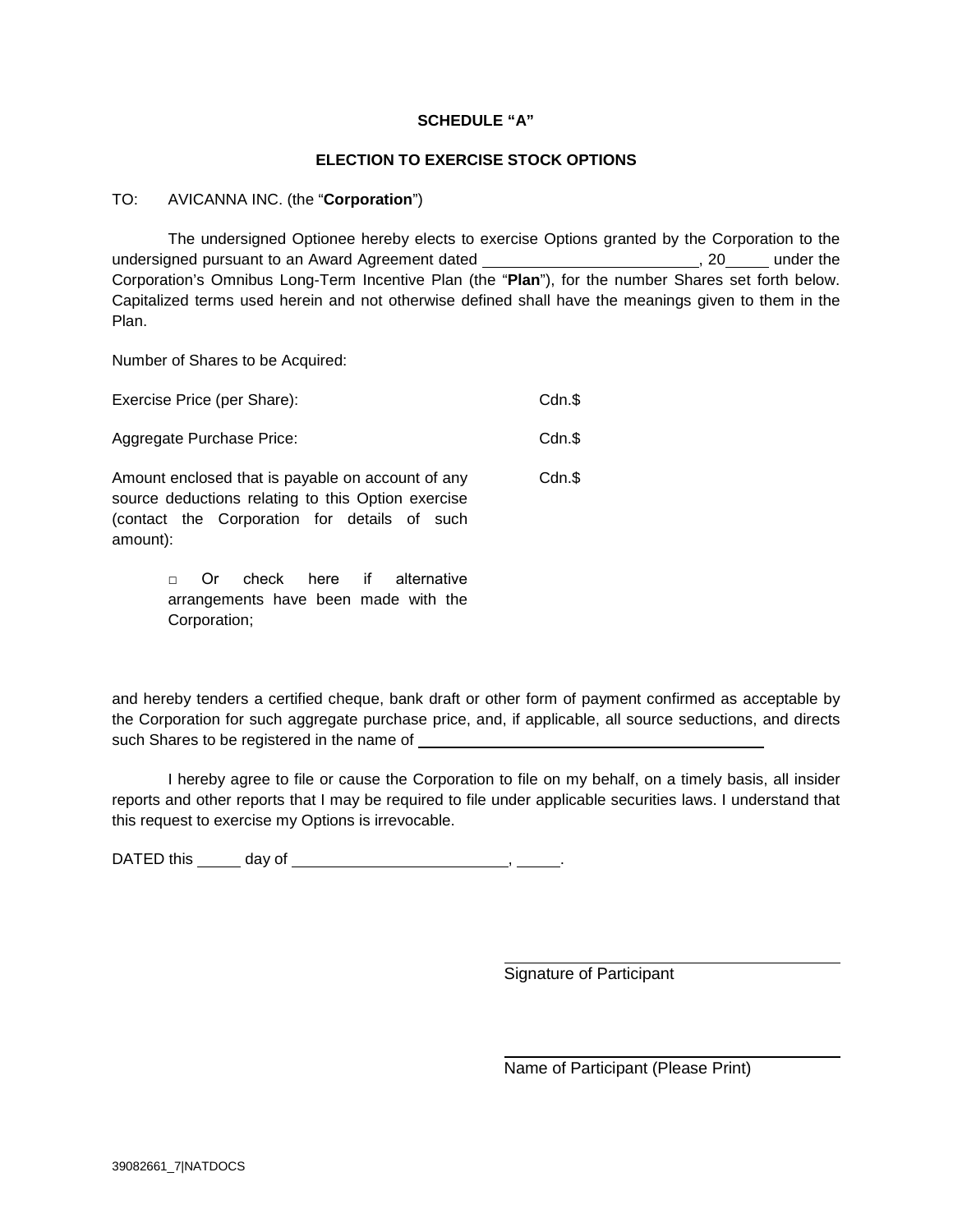## **SCHEDULE "B"**

#### **SURRENDER NOTICE**

### TO: AVICANNA INC. (the "**Corporation**")

The undersigned Optionee hereby elects to surrender \_\_\_\_\_\_\_\_\_\_\_\_\_\_\_\_ Options granted by the Corporation to the undersigned pursuant to an Award Agreement dated , 20 under the Corporation's Omnibus Long-Term Incentive Plan (the "**Plan**") in exchange for Shares as calculated in accordance with Section 3.6(2) of the Plan. Capitalized terms used herein and not otherwise defined shall have the meanings given to them in the Plan.

Please issue a certificate or certificates representing the Shares in the name of

I hereby agree to file or cause the Corporation to file on my behalf, on a timely basis, all insider reports and other reports that I may be required to file under applicable securities laws. I understand that this request to exercise my Options is irrevocable.

DATED this day of , .

Signature of Participant

Name of Participant (Please Print)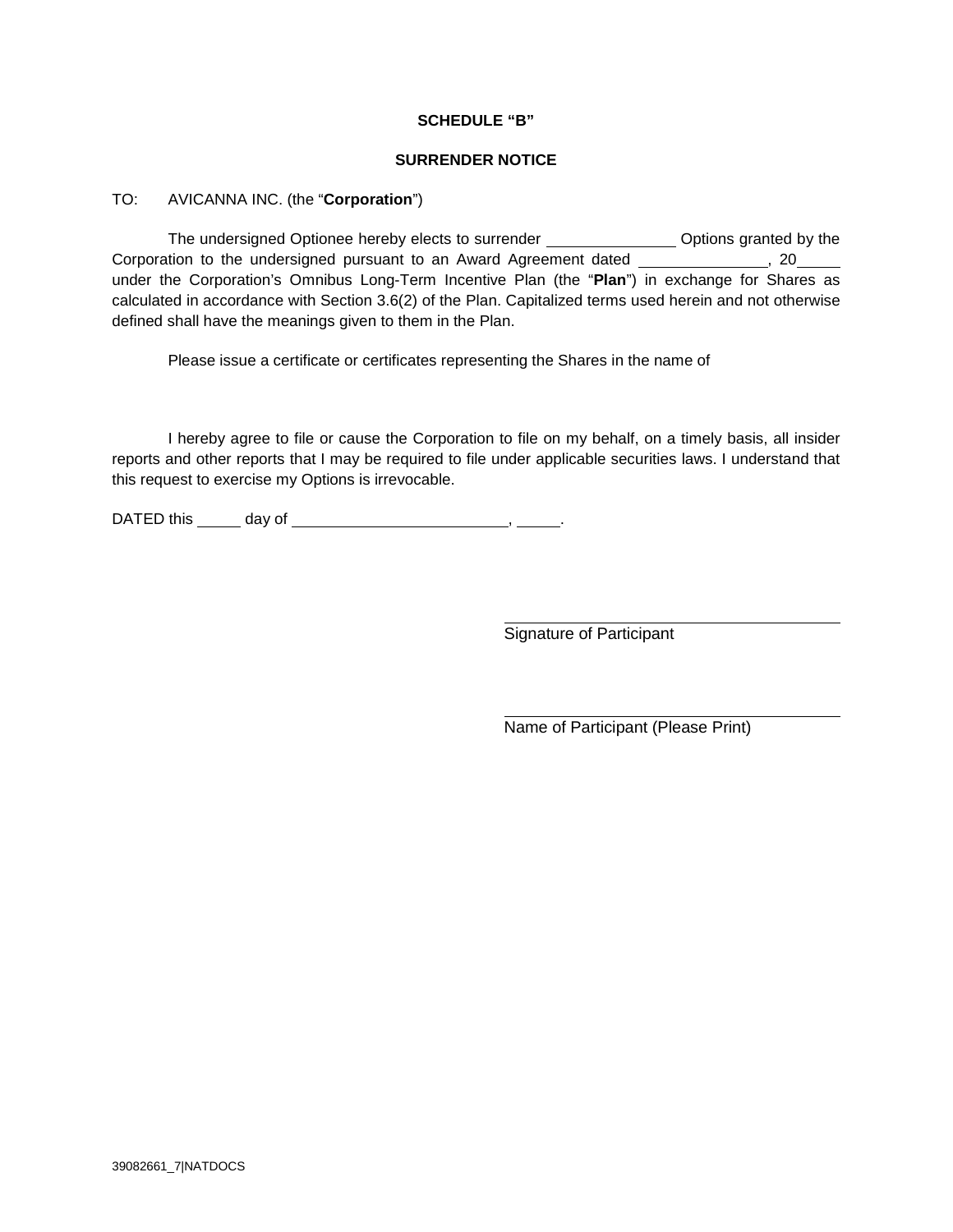## **APPENDIX "B"**

#### **FORM OF RSU AGREEMENT**

#### **AVICANNA INC.**

#### **RESTRICTED SHARE UNIT AGREEMENT**

This restricted share unit agreement ("**RSU Agreement**") is granted by Avicanna Inc. (the "**Corporation**") in favour of the Participant named below (the "**Recipient**") of the restricted share units ("**RSUs**") pursuant to the Corporation's Omnibus Long-Term Incentive Plan (the "**Plan**"). Capitalized terms used and not otherwise defined in this RSU Agreement shall have the meanings set forth in the Plan.

The terms of the RSUs, in addition to those terms set forth in the Plan, are as follows:

- 1. **Recipient**. The Recipient is  $\lceil \bullet \rceil$  and the address of the Recipient is currently  $\lceil \bullet \rceil$ .
- 2. Grant of RSUs. The Recipient is hereby granted [<sup>o</sup>] RSUs.
- 3. **Restriction Period**. In accordance with Section 4.3 of the Plan, the restriction period in respect of the RSUs granted hereunder, as determined by the Board, shall commence on [•] and terminate on  $[•]$ .
- 4. **Performance Criteria**. [ $\bullet$ ].
- 5. **Performance Period. [0].**
- 6. **Vesting**. The RSUs will vest as follows: [ $\bullet$ ].
- 7. **Transfer of RSUs**. The RSUs granted hereunder are not-transferable or assignable except in accordance with the Plan.
- 8. **Inconsistency**. This RSU Agreement is subject to the terms and conditions of the Plan and, in the event of any inconsistency or contradiction between the terms of this RSU Agreement and the Plan, the terms of the Plan shall govern.
- 9. **Severability**. Wherever possible, each provision of this RSU Agreement shall be interpreted in such manner as to be effective and valid under applicable law, but if any provision of this RSU Agreement is held to be invalid, illegal or unenforceable in any respect under any applicable law or rule in any jurisdiction, such invalidity, illegality or unenforceability shall not affect any other provision or any other jurisdiction, but this RSU Agreement shall be reformed, construed and enforced in such jurisdiction as if such invalid, illegal or unenforceable provision had never been contained herein.
- 10. **Entire Agreement**. This RSU Agreement and the Plan embody the entire agreement and understanding among the parties and supersede and pre-empt any prior understandings, agreements or representations by or among the parties, written or oral, which may have related to the subject matter hereof in any way.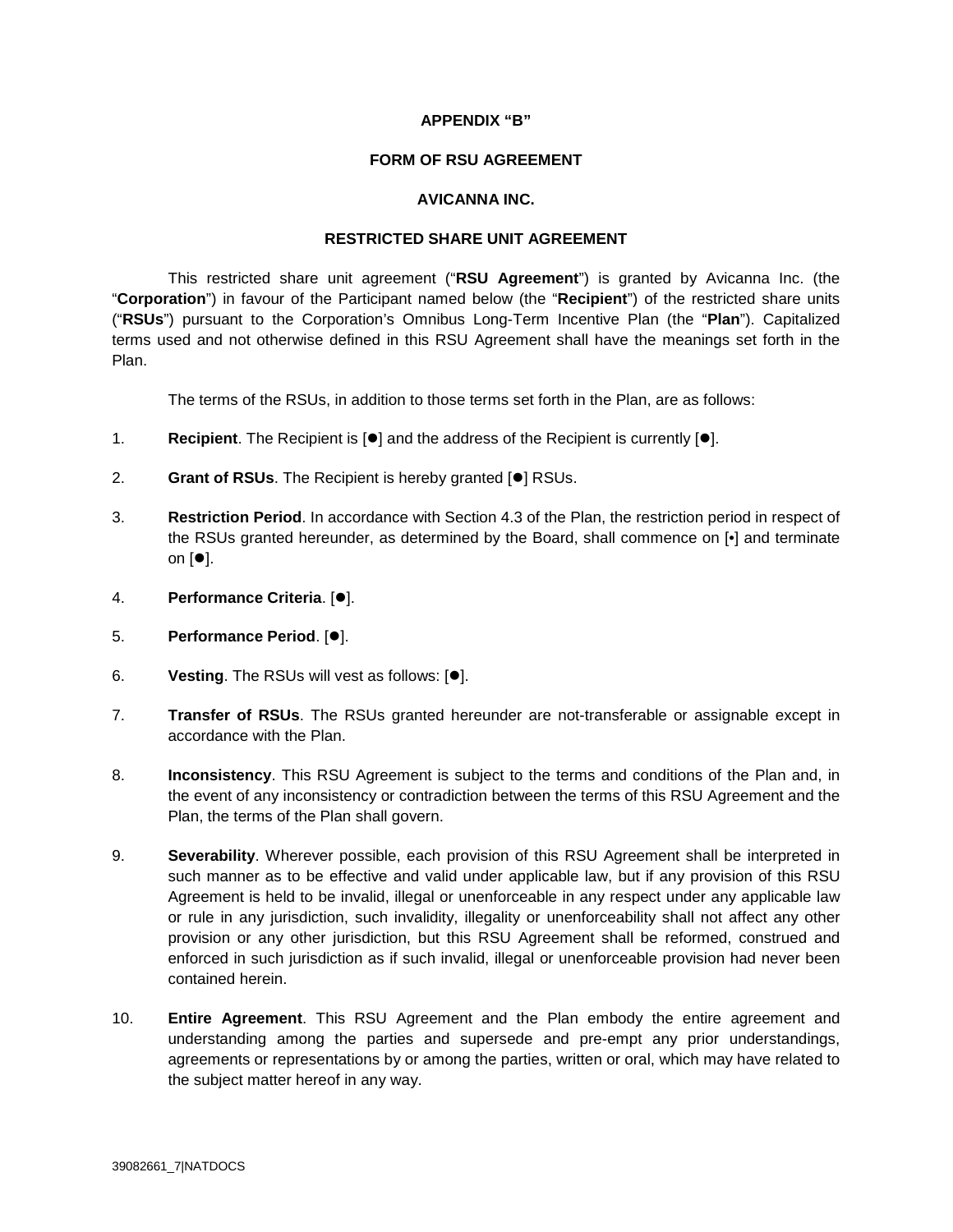- 11. **Successors and Assigns**. This RSU Agreement shall bind and enure to the benefit of the Recipient and the Corporation and their respective successors and permitted assigns.
- 12. **Time of the Essence**. Time shall be of the essence of this Agreement and of every part hereof.
- 13. **Governing Law**. This RSU Agreement and the RSUs shall be governed by and interpreted and enforced in accordance with the laws of the Province of Ontario and the federal laws of Canada applicable therein.
- 14. **Counterparts**. This RSU Agreement may be executed in separate counterparts, each of which is deemed to be an original and all of which taken together constitute one and the same agreement.

By signing this RSU Agreement, the Participant acknowledges that he or she has been provided with, has read and understands the Plan and this RSU Agreement.

IN WITNESS WHEREOF the parties hereof have executed this RSU Agreement as of the \_\_\_\_\_ day of , 20 .

# **AVICANNA INC.**

Per: Name:

Title:

Witness *Mitness Mitness Mitness Mitness Mitness Mitness Mitness Mitness Mitness Mitness Mitness Mitness Mitness Mitness Mitness Mitness Mitness Mitness*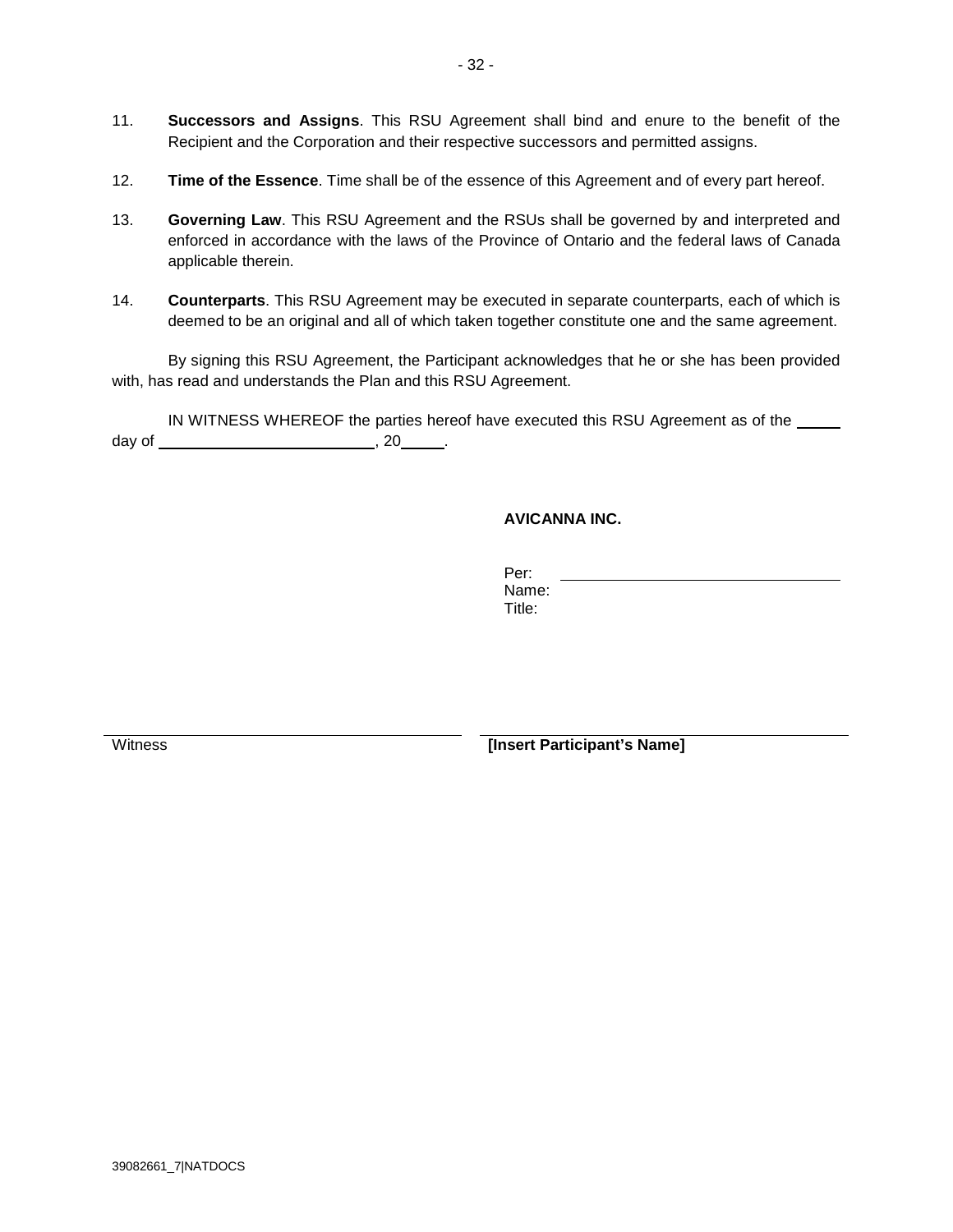## **APPENDIX "C"**

#### **FORM OF PSU AGREEMENT**

# **AVICANNA INC.**

#### **PERFORMANCE SHARE UNIT AGREEMENT**

This performance share unit agreement ("**PSU Agreement**") is granted by Avicanna Inc. (the "**Corporation**") in favour of the Participant named below (the "**Recipient**") of the performance share units ("**PSUs**") pursuant to the Corporation's Omnibus Long-Term Incentive Plan (the "**Plan**"). Capitalized terms used and not otherwise defined in this PSU Agreement shall have the meanings set forth in the Plan.

The terms of the PSUs, in addition to those terms set forth in the Plan, are as follows:

- 1. **Recipient.** The Recipient is  $\lceil \bullet \rceil$  and the address of the Recipient is currently  $\lceil \bullet \rceil$ .
- 2. Grant of PSUs. The Recipient is hereby granted [ $\bullet$ ] PSUs.
- 3. **Restriction Period.** In accordance with Section 4.3 of the Plan, the restriction period in respect of the PSUs granted hereunder, as determined by the Board, shall commence on  $\blacksquare$  and terminate on  $[•]$ .
- 4. **Performance Criteria.** [ $\bullet$ ].
- 5. **Performance Period.** [ $\bullet$ ].
- 6. **Vesting.** The PSUs will vest as follows: [ $\bullet$ ].
- 7. **Transfer of PSUs.** The PSUs granted hereunder are not-transferable or assignable except in accordance with the Plan.
- 8. **Inconsistency.** This PSU Agreement is subject to the terms and conditions of the Plan and, in the event of any inconsistency or contradiction between the terms of this PSU Agreement and the Plan, the terms of the Plan shall govern.
- 9. **Severability.** Wherever possible, each provision of this PSU Agreement shall be interpreted in such manner as to be effective and valid under applicable law, but if any provision of this PSU Agreement is held to be invalid, illegal or unenforceable in any respect under any applicable law or rule in any jurisdiction, such invalidity, illegality or unenforceability shall not affect any other provision or any other jurisdiction, but this PSU Agreement shall be reformed, construed and enforced in such jurisdiction as if such invalid, illegal or unenforceable provision had never been contained herein.
- 10. **Entire Agreement.** This PSU Agreement and the Plan embody the entire agreement and understanding among the parties and supersede and pre-empt any prior understandings, agreements or representations by or among the parties, written or oral, which may have related to the subject matter hereof in any way.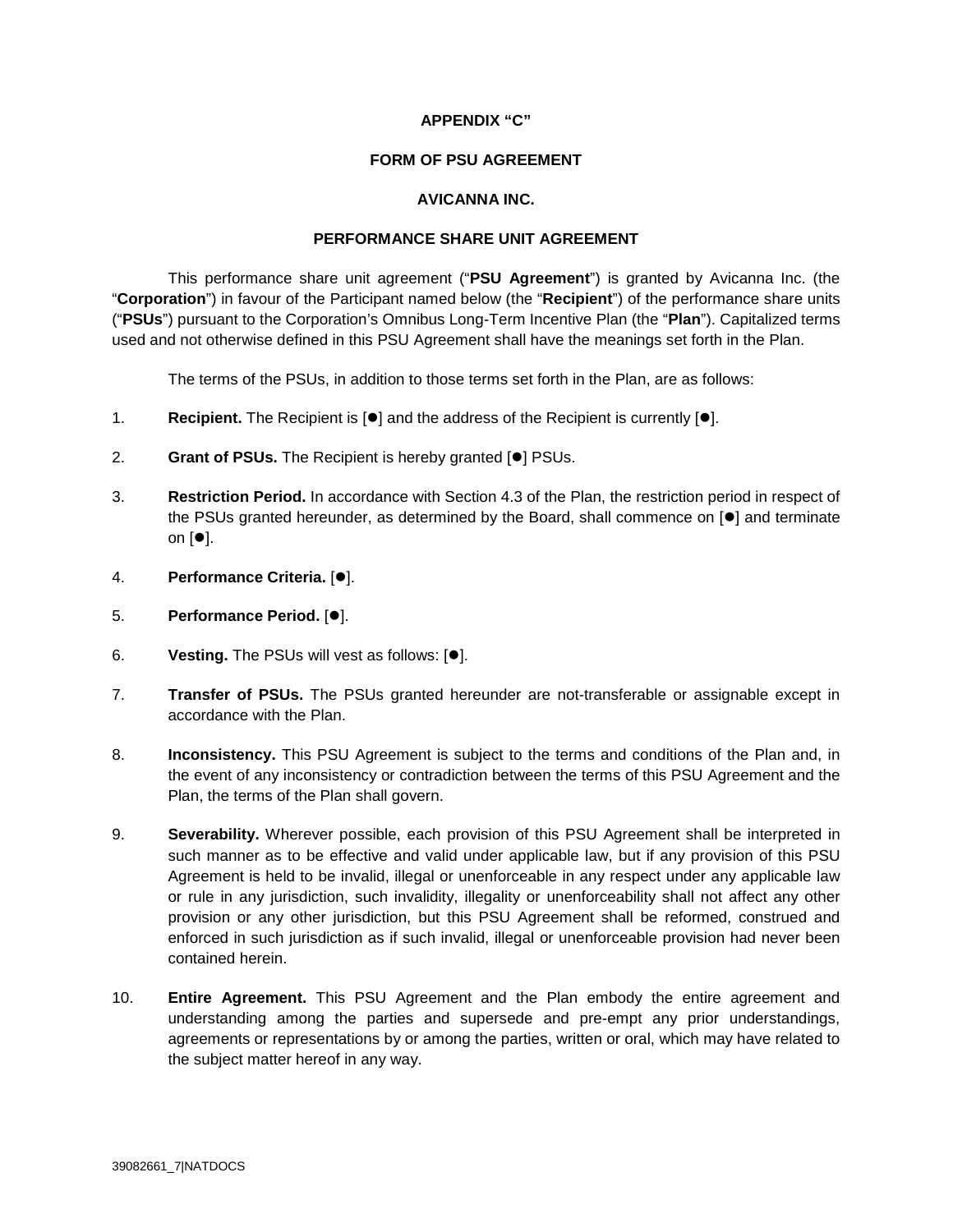- 11. **Successors and Assigns.** This PSU Agreement shall bind and enure to the benefit of the Recipient and the Corporation and their respective successors and permitted assigns.
- 12. **Time of the Essence.** Time shall be of the essence of this Agreement and of every part hereof.
- 13. **Governing Law.** This PSU Agreement and the PSUs shall be governed by and interpreted and enforced in accordance with the laws of the Province of Ontario and the federal laws of Canada applicable therein.
- 14. **Counterparts.** This PSU Agreement may be executed in separate counterparts, each of which is deemed to be an original and all of which taken together constitute one and the same agreement.

By signing this PSU Agreement, the Participant acknowledges that he or she has been provided with, has read and understands the Plan and this PSU Agreement.

IN WITNESS WHEREOF the parties hereof have executed this PSU Agreement as of the \_\_\_\_\_\_ day of,  $\overline{\phantom{a}}$ , 20 $\overline{\phantom{a}}$ .

# **AVICANNA INC.**

Per: Name: Title:

**Insert Participant's Name**